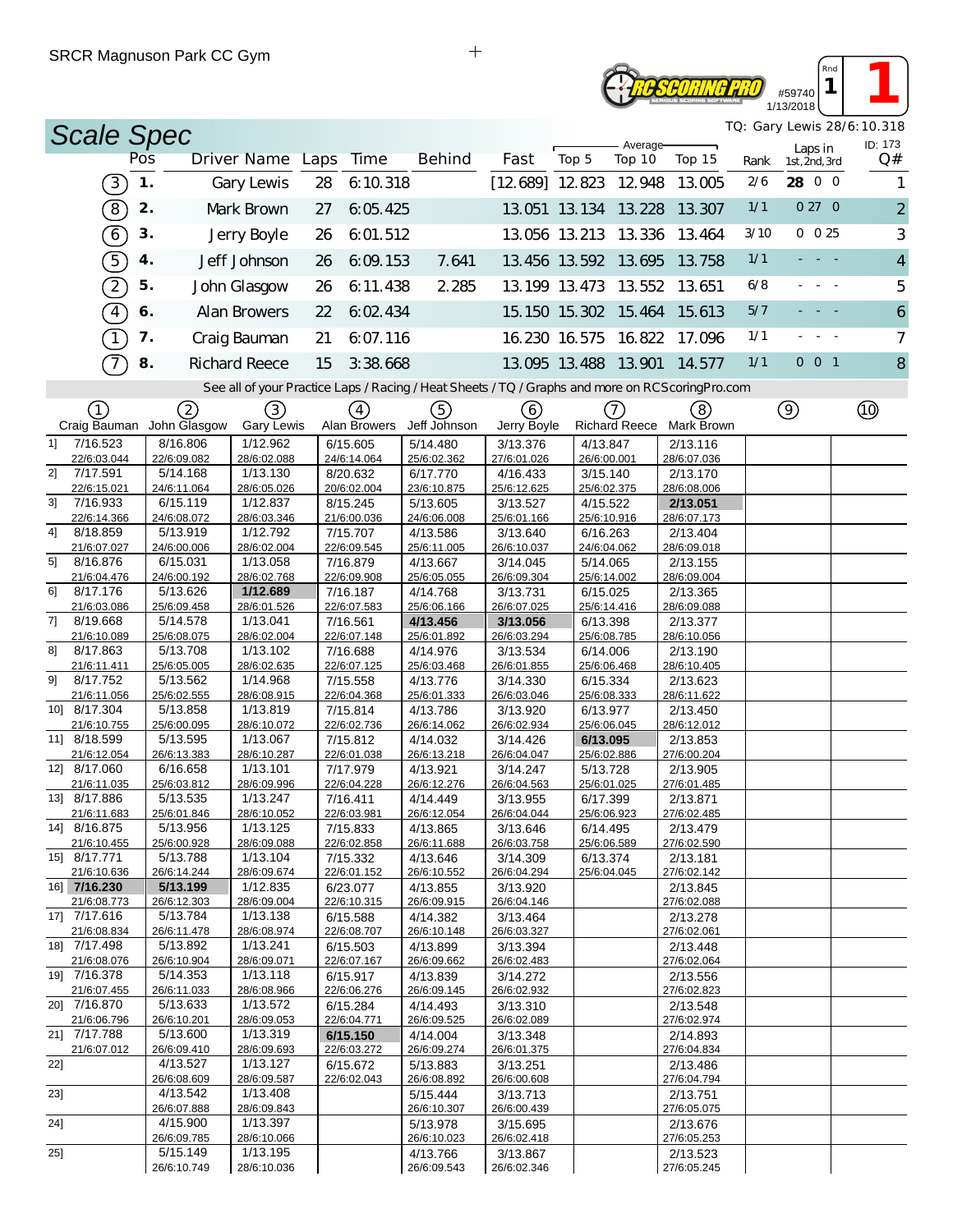|                           |             |             | 4            | . 5'         | 6           |                          | 8           | 9 | ⑩ |
|---------------------------|-------------|-------------|--------------|--------------|-------------|--------------------------|-------------|---|---|
| Craig Bauman John Glasgow |             | Gary Lewis  | Alan Browers | Jeff Johnson | Jerry Bovle | Richard Reece Mark Brown |             |   |   |
| 261                       | 5/14.952    | 1/13.217    |              | 4/13.827     | 3/13.103    |                          | 2/13.769    |   |   |
|                           | 26/6:11.044 | 28/6:10.041 |              | 26/6:09.015  | 26/6:01.051 |                          | 27/6:05.496 |   |   |
| 27]                       |             | 1/13.226    |              |              |             |                          | 2/13.462    |   |   |
|                           |             | 28/6:10.056 |              |              |             |                          | 27/6:05.042 |   |   |
| 28]                       |             | 1/13.483    |              |              |             |                          |             |   |   |
|                           |             | 28/6:10.032 |              |              |             |                          |             |   |   |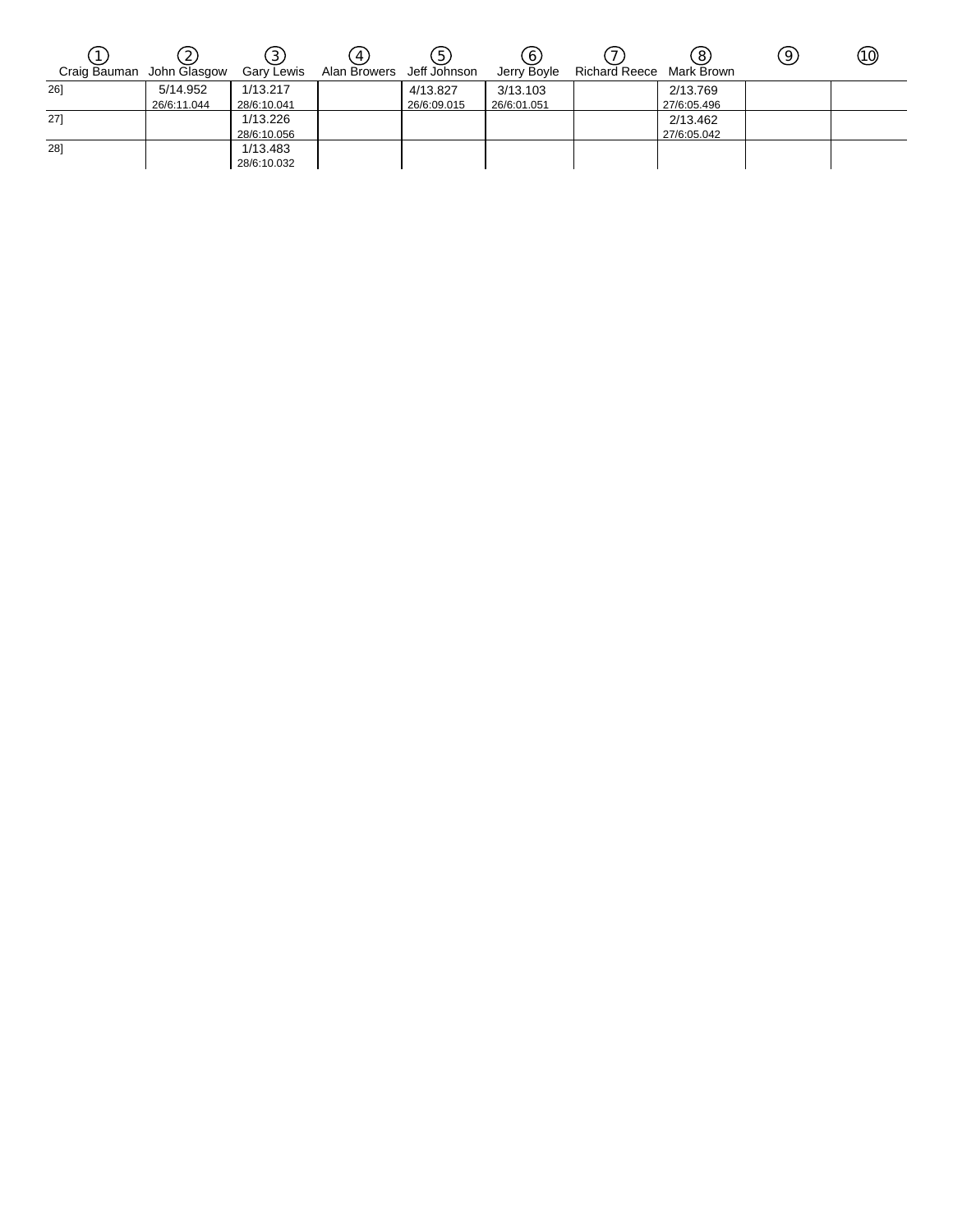|                |                         | SRUR Magnuson Park CC Gym |                  |      |               |                                                                                                  |              |                |                |                          |          | #59740<br>1/13/2018              | Rnd<br>1      |
|----------------|-------------------------|---------------------------|------------------|------|---------------|--------------------------------------------------------------------------------------------------|--------------|----------------|----------------|--------------------------|----------|----------------------------------|---------------|
|                | <b>Novice</b>           |                           |                  |      |               |                                                                                                  |              |                |                |                          |          | TO: Sara Mendoza 18/6:05.770     |               |
|                |                         | Pos                       | Driver Name Laps |      | <b>Time</b>   | <b>Behind</b>                                                                                    |              | Fast           | Top 5          | Average-<br>Top 10       | Top 15   | Laps in<br>Rank<br>1st, 2nd, 3rd | ID: 175<br>Q# |
|                |                         |                           |                  |      |               |                                                                                                  |              |                |                |                          |          |                                  |               |
|                |                         | 1.                        | Sara Mendoza     | 18   | 6:05.770      |                                                                                                  |              |                |                | 18.525 18.829 19.224     | 19.662   | 6 12 0<br>1/1                    | $\mathbf{1}$  |
|                | 1                       | 2.                        | Devon Biasca     | 12   | 3:29.304      |                                                                                                  |              |                |                | $[15.717]$ 16.322 16.859 |          | 1200<br>1/1                      |               |
|                |                         |                           |                  |      |               | See all of your Practice Laps / Racing / Heat Sheets / TQ / Graphs and more on RCScoring Pro.com |              |                |                |                          |          |                                  |               |
|                | (1                      | 2                         | ③                |      | $\circled{4}$ | ⑤                                                                                                |              | ⊙              |                | (7)                      | (8)      | $\circledcirc$                   | (তি           |
|                | Devon Biasca            | Sara Mendoza              |                  |      |               |                                                                                                  |              |                |                |                          |          |                                  |               |
| 11             | 1/17.606                | 2/22.434                  |                  |      |               |                                                                                                  |              |                |                |                          |          |                                  |               |
|                | 21/6:09.081             | 17/6:21.031               |                  |      |               |                                                                                                  |              |                |                |                          |          |                                  |               |
| 21             | 1/16.734                | 2/18.828                  |                  |      |               |                                                                                                  |              |                |                |                          |          |                                  |               |
|                | 21/6:00.057             | 18/6:11.034               |                  |      |               |                                                                                                  |              |                |                |                          |          |                                  |               |
| 31             | 1/17.480                | 2/19.599                  |                  |      |               |                                                                                                  |              |                |                |                          |          |                                  |               |
|                | 21/6:02.074             | 18/6:05.016               |                  |      |               |                                                                                                  |              |                |                |                          |          |                                  |               |
| 4]             | 1/15.717                | 2/19.842                  |                  |      |               |                                                                                                  |              |                |                |                          |          |                                  |               |
|                | 22/6:11.047             | 18/6:03.015               |                  |      |               |                                                                                                  |              |                |                |                          |          |                                  |               |
| 5 <sup>1</sup> | 1/18.840                | 2/18.525                  |                  |      |               |                                                                                                  |              |                |                |                          |          |                                  |               |
|                | 21/6:02.796             | 19/6:17.074               |                  |      |               |                                                                                                  |              |                |                |                          |          |                                  |               |
| 61             | 1/17.863                | 2/20.727                  |                  |      |               |                                                                                                  |              |                |                |                          |          |                                  |               |
|                | 21/6:04.084             | 19/6:19.873               |                  |      |               |                                                                                                  |              |                |                |                          |          |                                  |               |
| 71             | 1/15.842                | 2/19.991                  |                  |      |               |                                                                                                  |              |                |                |                          |          |                                  |               |
|                | 21/6:00.024             | 19/6:19.864               |                  |      |               |                                                                                                  |              |                |                |                          |          |                                  |               |
| 81             | 1/16.910                | 2/18.864                  |                  |      |               |                                                                                                  |              |                |                |                          |          |                                  |               |
|                | 22/6:16.722             | 19/6:17.173               |                  |      |               |                                                                                                  |              |                |                |                          |          |                                  |               |
| 91             | 1/17.075                | 2/18.864                  |                  |      |               |                                                                                                  |              |                |                |                          |          |                                  |               |
|                | 22/6:16.615             | 19/6:15.081               |                  |      |               |                                                                                                  |              |                |                |                          |          |                                  |               |
|                | 10] 1/16.411            | 2/26.950                  |                  |      |               |                                                                                                  |              |                |                |                          |          |                                  |               |
|                | 22/6:15.056             | 18/6:08.316               |                  |      |               |                                                                                                  |              |                |                |                          |          |                                  |               |
|                | 11] 1/16.958            | 2/19.188                  |                  |      |               |                                                                                                  |              |                |                |                          |          |                                  |               |
| 12             | 22/6:14.088<br>1/21.868 | 18/6:06.234<br>2/20.853   |                  |      |               |                                                                                                  |              |                |                |                          |          |                                  |               |
|                | 21/6:06.275             | 18/6:07.005               |                  |      |               |                                                                                                  |              |                |                |                          |          |                                  |               |
| 131            |                         | 1/21.454                  |                  |      |               |                                                                                                  |              |                |                |                          |          |                                  |               |
|                |                         | 18/6:08.473               |                  |      |               |                                                                                                  |              |                |                |                          |          |                                  |               |
| 14]            |                         | 1/19.067                  |                  |      |               |                                                                                                  |              |                |                |                          |          |                                  |               |
|                |                         | 18/6:06.672               |                  |      |               |                                                                                                  |              |                |                |                          |          |                                  |               |
| 15]            |                         | 1/20.751                  |                  |      |               |                                                                                                  |              |                |                |                          |          |                                  |               |
|                |                         | 18/6:07.128               |                  |      |               |                                                                                                  |              |                |                |                          |          |                                  |               |
| 16]            |                         | 1/20.368                  |                  |      |               |                                                                                                  |              |                |                |                          |          |                                  |               |
|                |                         | 18/6:07.098               |                  |      |               |                                                                                                  |              |                |                |                          |          |                                  |               |
| 17]            |                         | 1/19.947                  |                  |      |               |                                                                                                  |              |                |                |                          |          |                                  |               |
|                |                         | 18/6:06.617               |                  |      |               |                                                                                                  |              |                |                |                          |          |                                  |               |
| 18]            |                         | 1/19.518                  |                  |      |               |                                                                                                  |              |                |                |                          |          |                                  |               |
|                |                         | 18/6:05.077               |                  |      |               |                                                                                                  |              |                |                |                          |          |                                  |               |
|                |                         | <b>Top Qualifiers</b>     | Qual#            | Laps | Race Time     | <b>Behind</b>                                                                                    | Rnd          | Race           | Pos In Race    |                          | Fast Lap | <b>Best 3 Consecutive</b>        |               |
|                |                         | Sara Mendoza              | 1                | 18   | 6:05.770      |                                                                                                  | $\mathbf{1}$ | $\overline{2}$ | 1              |                          | 18.525   | 57.719                           |               |
|                |                         | Devon Biasca              | $\overline{2}$   | 12   | 3:29.304      |                                                                                                  | $\mathbf{1}$ | $\overline{2}$ | $\overline{2}$ |                          | 15.717   | 49.827                           |               |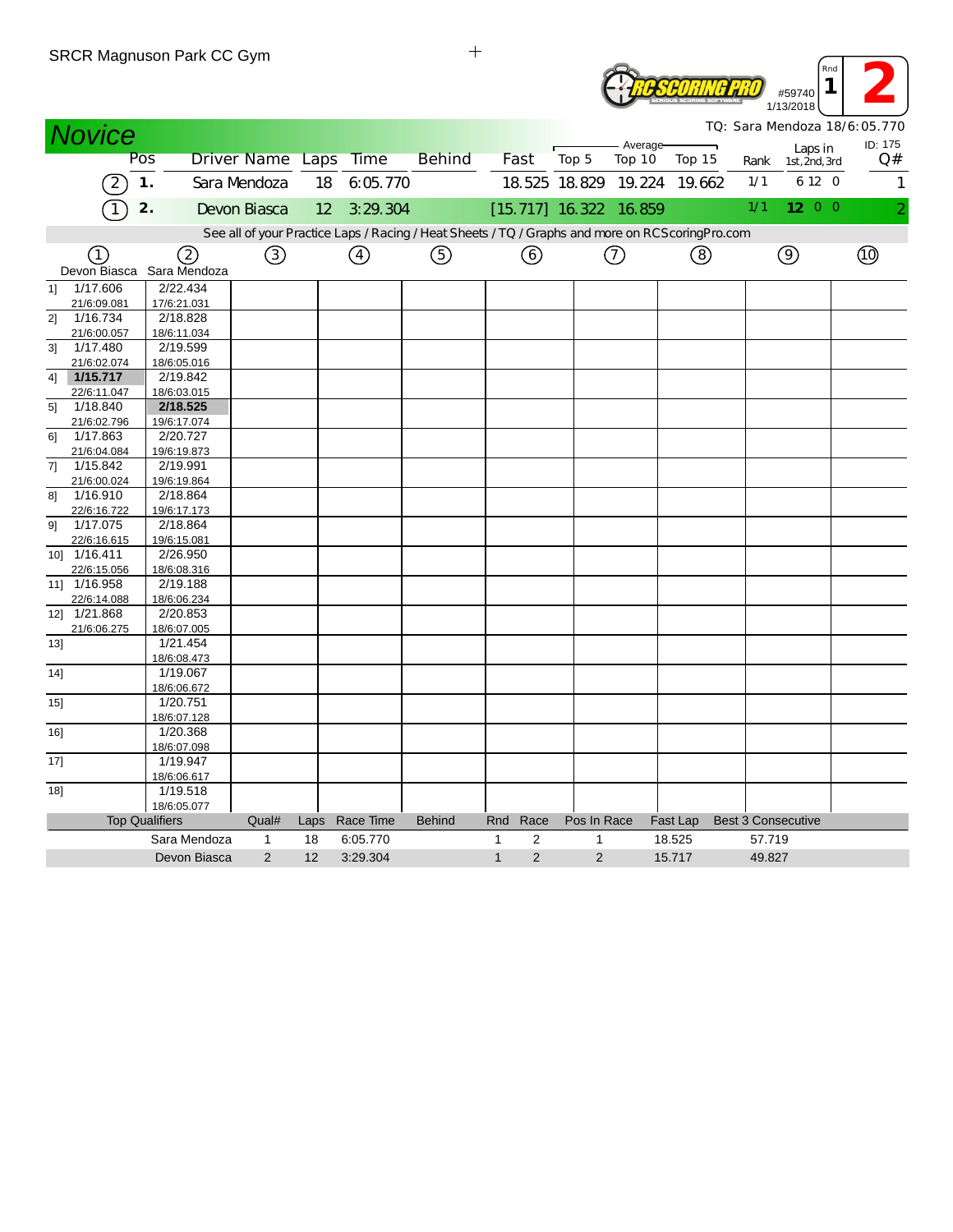

| #59740 | Rnd |  |
|--------|-----|--|
| 3/2018 |     |  |

|                   | <b>Stock 12th Scale</b> |                         |                                                                                                   |                         |                               |                             |                   |        |       |                          | TQ: Todd Mason 42/8:09.016 |
|-------------------|-------------------------|-------------------------|---------------------------------------------------------------------------------------------------|-------------------------|-------------------------------|-----------------------------|-------------------|--------|-------|--------------------------|----------------------------|
|                   | Pos                     | Driver Name Laps Time   |                                                                                                   | <b>Behind</b>           | Fast                          | Top 5                       | Average<br>Top 10 | Top 15 | Rank  | Laps in<br>1st, 2nd, 3rd | ID: 174<br>Q#              |
| (5)               | $\mathbf 1$ .           | <b>Todd Mason</b>       | 8:09.016<br>42                                                                                    |                         |                               | 11.384 11.424 11.468 11.511 |                   |        | 16/24 | 7 35 0                   | $\mathbf{1}$               |
| $\left(4\right)$  | 2.                      | Kelsey Myoshi           | 8:01.844<br>41                                                                                    |                         | [11.134] 11.211 11.273 11.319 |                             |                   |        | 1/5   | 35 6 0                   | $\overline{2}$             |
| $\left( 2\right)$ | 3.                      | Ken Vannice             | 8:09.340<br>37                                                                                    |                         |                               | 11.935 12.142 12.333 12.476 |                   |        | 5/7   | $0\ 0\ 36$               | 3                          |
| $\boxed{3}$       | 4.                      | Ernie Madhavan          | 8:07.148<br>36                                                                                    |                         |                               | 12 444 12 734 12 831        |                   | 12.897 | 4/15  | $0$ 0 1                  | $\overline{4}$             |
|                   | 5.                      | Jeff Glossip            | $\mathbf{O}$                                                                                      |                         |                               |                             |                   |        | 18/17 | $\sim 100$ $\sim$        | 5                          |
|                   |                         |                         | See all of your Practice Laps / Racing / Heat Sheets / TQ / Graphs and more on RCS coring Pro.com |                         |                               |                             |                   |        |       |                          |                            |
| (1)               | (2)                     | (3)                     | $\left(4\right)$<br>Ken Vannice Ernie MadhavanKelsey Miyoshi Todd Mason                           | ⑤                       |                               |                             | ⑦                 | ②      |       | $\circledcirc$           | ⑩                          |
| Jeff Glossip<br>1 | 3/12.703                | 4/13.066                | 2/11.818                                                                                          | 1/11.683                |                               |                             |                   |        |       |                          |                            |
|                   | 38/8:02.006<br>3/11.935 | 37/8:03.059<br>4/13.878 | 41/8:04.062                                                                                       | 42/8:10.056             |                               |                             |                   |        |       |                          |                            |
| 2]                | 39/8:00.048             | 36/8:04.092             | 1/11.206<br>42/8:03.042                                                                           | 2/11.562<br>42/8:08.025 |                               |                             |                   |        |       |                          |                            |
| 3]                | 3/11.968                | 4/14.206                | 1/11.140                                                                                          | 2/11.662                |                               |                             |                   |        |       |                          |                            |
|                   | 40/8:08.133<br>3/14.514 | 35/8:00.083<br>4/12.966 | 43/8:09.626                                                                                       | 42/8:08.074             |                               |                             |                   |        |       |                          |                            |
| 4]                | 38/8:05.064             | 36/8:07.008             | 1/12.503<br>42/8:10.035                                                                           | 2/11.820<br>42/8:10.665 |                               |                             |                   |        |       |                          |                            |
| 5]                | 4/16.231                | 3/13.138                | 1/11.338                                                                                          | 2/11.726                |                               |                             |                   |        |       |                          |                            |
|                   | 36/8:04.092             | 36/8:04.002             | 42/8:07.284                                                                                       | 42/8:10.098             |                               |                             |                   |        |       |                          |                            |
| 6]                | 3/12.773<br>36/8:00.072 | 4/12.951<br>36/8:01.002 | 1/11.416<br>42/8:05.094                                                                           | 2/11.469<br>42/8:09.044 |                               |                             |                   |        |       |                          |                            |
| 7]                | 3/12.408                | 4/12.925                | 1/11.134                                                                                          | 2/11.418                |                               |                             |                   |        |       |                          |                            |
|                   | 37/8:09.087             | 37/8:12.258             | 42/8:03.036                                                                                       | 42/8:08.004             |                               |                             |                   |        |       |                          |                            |
| 8]                | 3/13.533<br>37/8:10.527 | 4/13.643<br>36/8:00.465 | 1/11.384<br>42/8:02.685                                                                           | 2/11.665<br>42/8:08.302 |                               |                             |                   |        |       |                          |                            |
| 9]                | 3/13.149                | 4/14.498                | 1/11.477                                                                                          | 2/11.533                |                               |                             |                   |        |       |                          |                            |
|                   | 37/8:10.085             | 36/8:05.008             | 42/8:02.626                                                                                       | 42/8:07.853             |                               |                             |                   |        |       |                          |                            |
| 10]               | 3/12.409                | 4/12.894                | 1/11.315                                                                                          | 2/11.475                |                               |                             |                   |        |       |                          |                            |
| 11]               | 37/8:06.994<br>3/12.868 | 36/8:02.976<br>4/12.444 | 42/8:01.866<br>1/11.297                                                                           | 42/8:07.242<br>2/11.384 |                               |                             |                   |        |       |                          |                            |
|                   | 37/8:06.011             | 37/8:13.142             | 42/8:01.205                                                                                       | 42/8:06.436             |                               |                             |                   |        |       |                          |                            |
| 12]               | 3/12.842                | 4/12.906                | 1/11.327                                                                                          | 2/11.651                |                               |                             |                   |        |       |                          |                            |
| 13]               | 37/8:05.100<br>3/12.761 | 37/8:11.822<br>4/13.137 | 42/8:00.076<br>1/11.442                                                                           | 42/8:06.675<br>2/11.448 |                               |                             |                   |        |       |                          |                            |
|                   | 37/8:04.102             | 37/8:11.388             | 42/8:00.738                                                                                       | 42/8:06.230             |                               |                             |                   |        |       |                          |                            |
| 14]               | 3/12.139                | 4/13.871                | 1/11.388                                                                                          | 2/11.463                |                               |                             |                   |        |       |                          |                            |
|                   | 37/8:01.607<br>3/13.739 | 37/8:12.945<br>4/13.366 | 42/8:00.057                                                                                       | 42/8:05.088             |                               |                             |                   |        |       |                          |                            |
| 15]               | 37/8:03.392             | 37/8:13.062             | 1/11.512<br>42/8:00.076                                                                           | 2/11.608<br>42/8:05.996 |                               |                             |                   |        |       |                          |                            |
| $16$ ]            | 3/12.665                | 4/13.720                | 1/11.278                                                                                          | 2/11.532                |                               |                             |                   |        |       |                          |                            |
|                   | 37/8:02.048             | 36/8:00.622             | 42/8:00.322                                                                                       | 42/8:05.887             |                               |                             |                   |        |       |                          |                            |
| $17$ ]            | 3/13.329<br>37/8:03.111 | 4/18.190<br>36/8:10.870 | 1/11.754<br>42/8:01.097                                                                           | 2/11.409<br>42/8:05.495 |                               |                             |                   |        |       |                          |                            |
| 18]               | 3/14.284                | 4/13.505                | 1/11.336                                                                                          | 2/11.586                |                               |                             |                   |        |       |                          |                            |
|                   | 37/8:05.625             | 36/8:10.006             | 42/8:00.083                                                                                       | 42/8:05.543             |                               |                             |                   |        |       |                          |                            |
| 19]               | 3/12.959<br>37/8:05.303 | 4/12.864<br>36/8:09.164 | 1/11.735<br>42/8:01.452                                                                           | 2/11.712<br>42/8:05.895 |                               |                             |                   |        |       |                          |                            |
| 20]               | 3/13.915                | 4/13.253                | 1/11.774                                                                                          | 2/11.668                |                               |                             |                   |        |       |                          |                            |
|                   | 37/8:06.772             | 36/8:08.556             | 42/8:02.097                                                                                       | 42/8:06.087             |                               |                             |                   |        |       |                          |                            |
| 21]               | 3/12.867                | 4/12.738                | 1/11.436                                                                                          | 2/11.693                |                               |                             |                   |        |       |                          |                            |
| 22]               | 37/8:06.268<br>3/13.370 | 36/8:07.131<br>4/13.107 | 42/8:02.002<br>1/11.539                                                                           | 42/8:06.034<br>2/11.720 |                               |                             |                   |        |       |                          |                            |
|                   | 37/8:06.650             | 36/8:06.441             | 42/8:02.140                                                                                       | 42/8:06.608             |                               |                             |                   |        |       |                          |                            |
| 23]               | 3/12.299                | 4/12.977                | 1/12.616                                                                                          | 2/11.657                |                               |                             |                   |        |       |                          |                            |
| 24]               | 37/8:05.279<br>3/12.657 | 36/8:05.593<br>4/13.811 | 42/8:04.223<br>1/11.361                                                                           | 42/8:06.725<br>2/11.679 |                               |                             |                   |        |       |                          |                            |
|                   | 37/8:04.576             | 36/8:06.075             | 42/8:03.927                                                                                       | 42/8:06.885             |                               |                             |                   |        |       |                          |                            |
| $25$ ]            | 3/14.275                | 4/13.173                | 1/12.109                                                                                          | 2/11.714                |                               |                             |                   |        |       |                          |                            |
|                   | 37/8:06.313<br>3/13.790 | 36/8:05.611<br>4/13.644 | 42/8:04.898                                                                                       | 42/8:07.099             |                               |                             |                   |        |       |                          |                            |
| 26]               | 37/8:07.233             | 36/8:05.082             | 1/11.702<br>42/8:05.164                                                                           | 2/11.556<br>42/8:07.022 |                               |                             |                   |        |       |                          |                            |
| 27]               | 3/12.814                | 4/15.407                | 1/11.788                                                                                          | 2/11.630                |                               |                             |                   |        |       |                          |                            |
|                   | 37/8:06.755             | 36/8:08.373             | 42/8:05.052                                                                                       | 42/8:07.075             |                               |                             |                   |        |       |                          |                            |
| 28]               | 3/12.370<br>37/8:05.717 | 4/13.376<br>36/8:08.121 | 1/11.711<br>42/8:05.076                                                                           | 2/11.692<br>42/8:07.215 |                               |                             |                   |        |       |                          |                            |

 $\ddot{+}$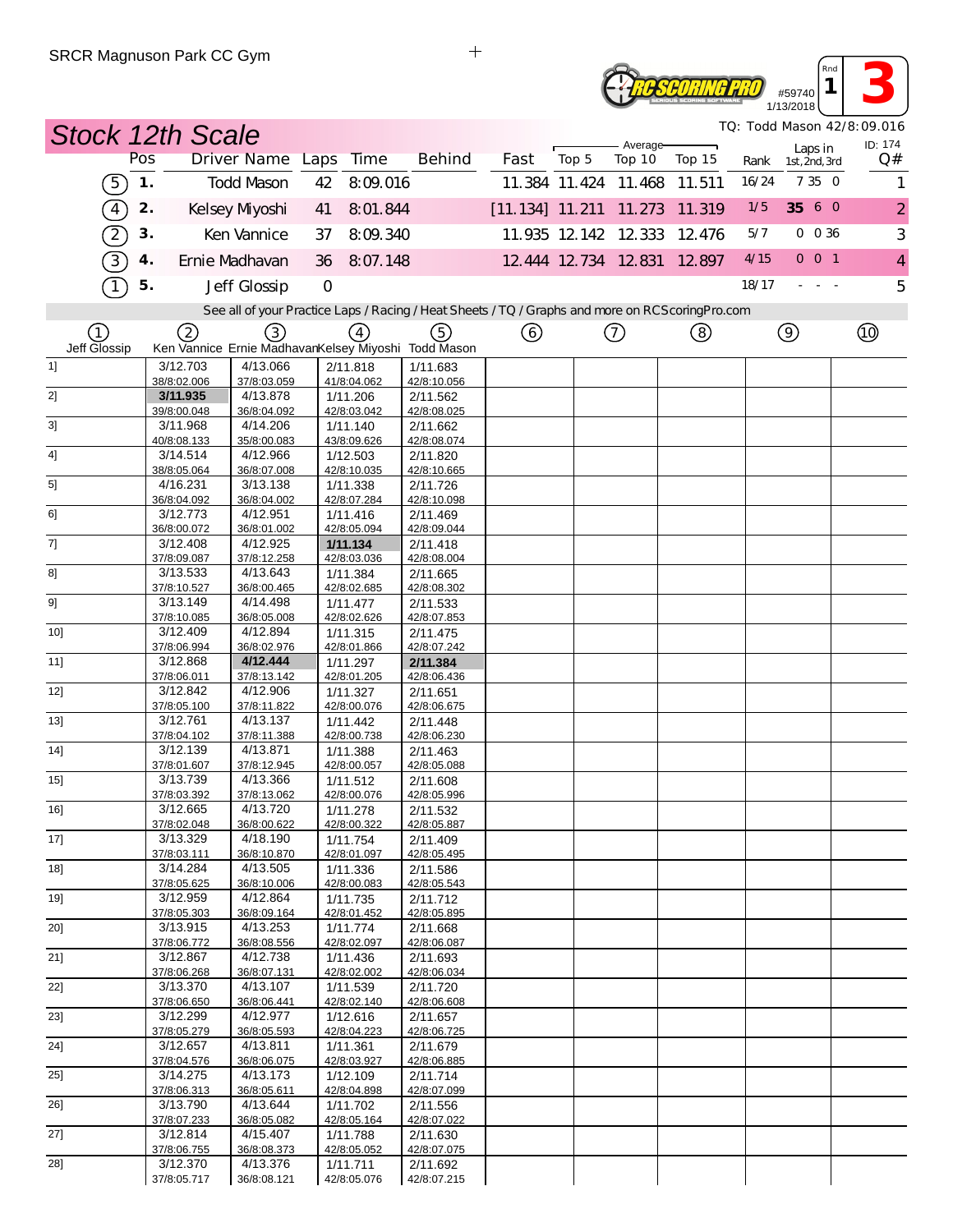| Jeff Glossip<br>Ken Vannice Ernie MadhavanKelsey Miyoshi Todd Mason<br>3/17.050<br>4/12.769<br>29]<br>1/12.118<br>2/11.657<br>37/8:10.722<br>36/8:07.142<br>42/8:06.548<br>42/8:07.301<br>4/12.855<br>3/12.479<br>1/11.643<br>2/11.660<br>301<br>37/8:09.756<br>36/8:06.336<br>42/8:06.064<br>42/8:07.382 |  |
|-----------------------------------------------------------------------------------------------------------------------------------------------------------------------------------------------------------------------------------------------------------------------------------------------------------|--|
|                                                                                                                                                                                                                                                                                                           |  |
|                                                                                                                                                                                                                                                                                                           |  |
|                                                                                                                                                                                                                                                                                                           |  |
|                                                                                                                                                                                                                                                                                                           |  |
|                                                                                                                                                                                                                                                                                                           |  |
| $31$ ]<br>3/13.934<br>4/12.973<br>1/11.560<br>2/11.840                                                                                                                                                                                                                                                    |  |
| 37/8:10.584<br>36/8:05.709<br>42/8:06.603<br>42/8:07.701                                                                                                                                                                                                                                                  |  |
| 32]<br>3/13.021<br>4/14.124<br>1/11.778<br>2/11.636                                                                                                                                                                                                                                                       |  |
| 37/8:10.307<br>36/8:06.427<br>42/8:06.858<br>42/8:07.738                                                                                                                                                                                                                                                  |  |
| 3/13.570<br>4/14.003<br>33]<br>1/11.444<br>2/11.677                                                                                                                                                                                                                                                       |  |
| 37/8:10.664<br>36/8:06.096<br>42/8:06.665<br>42/8:07.823                                                                                                                                                                                                                                                  |  |
| $34$ ]<br>3/13.125<br>4/14.383<br>2/11.714<br>1/11.854                                                                                                                                                                                                                                                    |  |
| 37/8:10.522<br>36/8:07.863<br>42/8:06.099<br>42/8:07.941                                                                                                                                                                                                                                                  |  |
| 4/13.355<br>$35$ ]<br>3/12.821<br>1/12.290<br>2/11.703                                                                                                                                                                                                                                                    |  |
| 42/8:07.824<br>37/8:10.059<br>36/8:07.666<br>42/8:08.004                                                                                                                                                                                                                                                  |  |
| 4/13.032<br>36]<br>3/12.765<br>1/11.738<br>2/11.595                                                                                                                                                                                                                                                       |  |
| 37/8:09.561<br>42/8:07.097<br>42/8:08.016<br>36/8:07.015                                                                                                                                                                                                                                                  |  |
| 37]<br>3/13.009<br>2/11.872<br>1/11.695                                                                                                                                                                                                                                                                   |  |
| 42/8:08.255<br>42/8:08.096<br>37/8:09.034                                                                                                                                                                                                                                                                 |  |
| 38]<br>1/11.657<br>2/14.999                                                                                                                                                                                                                                                                               |  |
| 41/8:00.271<br>42/8:08.139                                                                                                                                                                                                                                                                                |  |
| 39]<br>2/11.812<br>1/11.899                                                                                                                                                                                                                                                                               |  |
| 41/8:00.372<br>42/8:08.438                                                                                                                                                                                                                                                                                |  |
| 40]<br>2/11.632<br>1/11.831                                                                                                                                                                                                                                                                               |  |
| 41/8:00.294<br>42/8:08.649                                                                                                                                                                                                                                                                                |  |
| 41]<br>2/13.268<br>1/11.717                                                                                                                                                                                                                                                                               |  |
| 41/8:01.084<br>42/8:08.736                                                                                                                                                                                                                                                                                |  |
| 42]<br>1/11.920                                                                                                                                                                                                                                                                                           |  |
| 42/8:09.002                                                                                                                                                                                                                                                                                               |  |
| Race Time<br><b>Top Qualifiers</b><br>Qual#<br><b>Behind</b><br>Rnd<br>Race<br>Pos In Race<br>Fast Lap<br><b>Best 3 Consecutive</b><br>Laps                                                                                                                                                               |  |
| <b>Todd Mason</b><br>3<br>$\mathbf{1}$<br>42<br>8:09.016<br>$\mathbf{1}$<br>11.384<br>34.392<br>1                                                                                                                                                                                                         |  |
| Kelsey Miyoshi<br>8:01.844<br>3<br>$\overline{2}$<br>11.134<br>33.888<br>2<br>41<br>$\mathbf{1}$                                                                                                                                                                                                          |  |
| Ken Vannice<br>11.935<br>36.606<br>3<br>37<br>8:09.340<br>3<br>3<br>1                                                                                                                                                                                                                                     |  |
| 3<br>Ernie Madhavan<br>$\overline{4}$<br>$\mathbf{1}$<br>4<br>12.444<br>38.244<br>36<br>8:07.148                                                                                                                                                                                                          |  |
| 3<br>5<br>5<br>Jeff Glossip<br>$\mathbf 0$<br>1                                                                                                                                                                                                                                                           |  |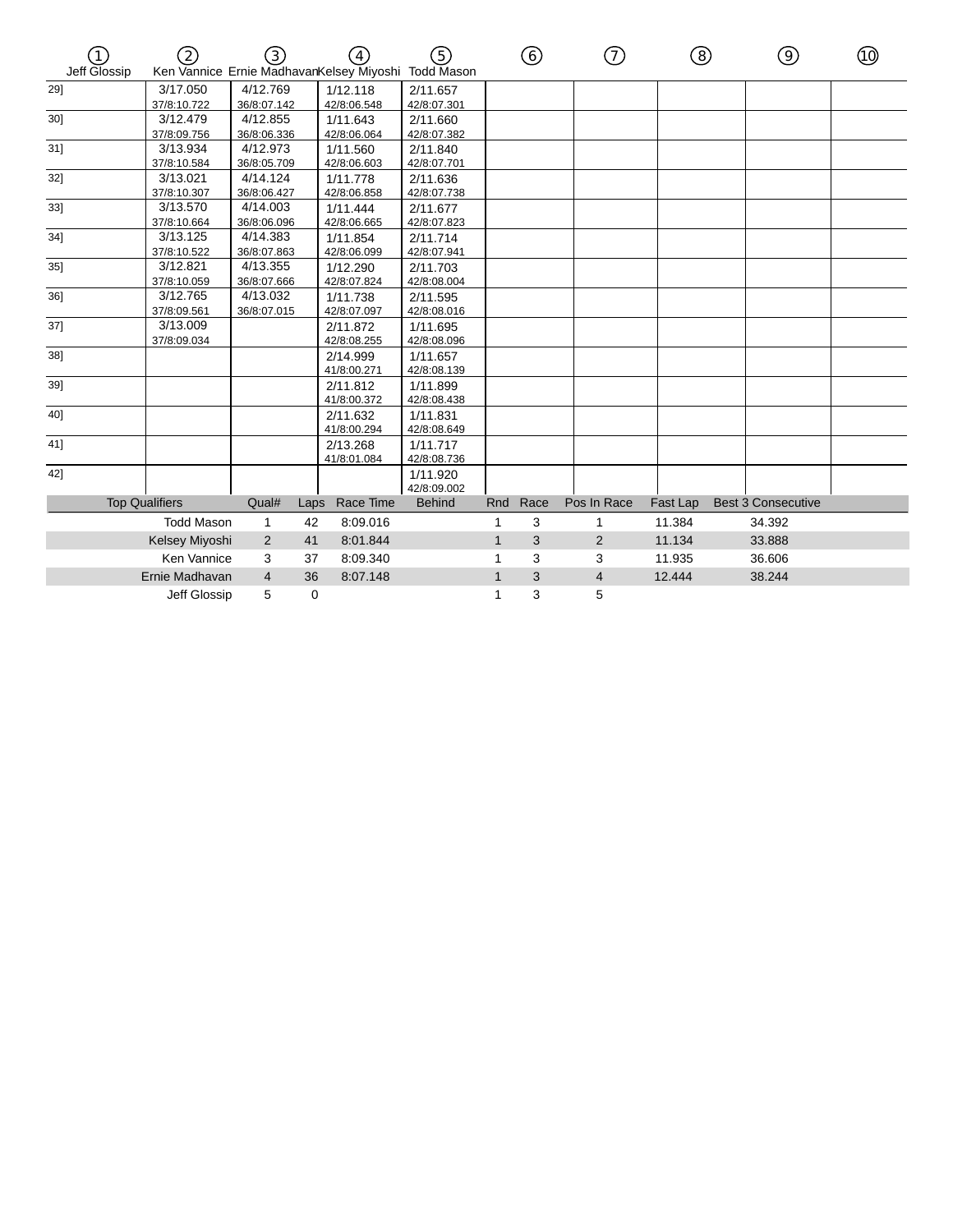## **RESEDRING PRO** #59740 1/13/2018

*TQ: Brian Bodine 43/8:07.744*

*Rnd*  $\begin{array}{|c|c|c|}\n\hline\n\text{and} & \text{if} & \text{if} & \text{if} & \text{if} & \text{if} & \text{if} & \text{if} & \text{if} & \text{if} & \text{if} & \text{if} & \text{if} & \text{if} & \text{if} & \text{if} & \text{if} & \text{if} & \text{if} & \text{if} & \text{if} & \text{if} & \text{if} & \text{if} & \text{if} & \text{if} & \text{if} & \text{if} & \text{if} & \text{if} & \text{if} & \text{if} & \text{if} & \text{if$ 

|                |                             | <b>Stock 12th Scale</b> |                         |                                                                                                  |                |                         |                                                               |                          |       |                             |        | TQ: Brian Bodine 43/8: 07. 744 |                               |                     |
|----------------|-----------------------------|-------------------------|-------------------------|--------------------------------------------------------------------------------------------------|----------------|-------------------------|---------------------------------------------------------------|--------------------------|-------|-----------------------------|--------|--------------------------------|-------------------------------|---------------------|
|                |                             | Pos                     |                         | Driver Name Laps                                                                                 |                | Time                    | <b>Behind</b>                                                 | Fast                     | Top 5 | Average-<br>Top 10          | Top 15 |                                | Laps in                       | ID: 174<br>Q#       |
|                | $\boxed{1}$                 | $\mathbf 1$ .           |                         | <b>Brian Bodine</b>                                                                              | 43             | 8:07.744                |                                                               | $[10.932]$ 11.082 11.136 |       |                             | 11.174 | Rank                           | 1st, 2nd, 3rd<br>11/18 43 0 0 | 1                   |
|                |                             |                         |                         |                                                                                                  |                |                         |                                                               |                          |       |                             |        |                                |                               |                     |
|                | $\left[2\right]$            | 2.                      |                         | Ron Lui                                                                                          | 41             | 8:07.954                |                                                               |                          |       | 11.520 11.567 11.625        | 11.671 | 7/16                           | 0 23 16                       | $\overline{4}$      |
|                | $\boxed{4}$                 | 3.                      |                         | George Strichan                                                                                  | 40             | 8:02 336                |                                                               |                          |       | 11.345 11.473 11.568        | 11.632 | 1/10                           | 0 114                         | 5                   |
|                | $\overline{3}$              | 4.                      |                         | Mke Clifton                                                                                      | 40             | 8:03.129                | 0.793                                                         |                          |       | 11.277 11.357 11.463        | 11.546 | 2/24                           | 0 17 10                       | $\ddot{\mathbf{6}}$ |
|                | $\widehat{5}$               | 5.                      |                         | Scott Heywood                                                                                    | 37             | 8:06.843                |                                                               |                          |       | 11.936 12.111 12.215 12.331 |        | 1/14                           | $\sim$                        | $\overline{7}$      |
|                | $\widehat{6}$               | 6.                      |                         | Jeff Glossip                                                                                     | $\overline{O}$ |                         |                                                               |                          |       |                             |        | 18/17                          |                               |                     |
|                |                             |                         |                         |                                                                                                  |                |                         |                                                               |                          |       |                             |        |                                |                               |                     |
|                |                             |                         |                         | See all of your Practice Laps / Racing / Heat Sheets / TQ / Graphs and more on RCScoring Pro.com |                |                         |                                                               |                          |       |                             |        |                                |                               |                     |
|                | ①<br><b>Brian Bodine</b>    |                         | 2<br>Ron Lui            | (3)                                                                                              |                | $\binom{4}{}$           | (5)<br>Mike Clifton George StricharScott Heywood Jeff Glossip | (6)                      |       | $^\copyright$               | (8)    |                                | $\circledcirc$                |                     |
| 1              | 1/11.280                    |                         | 4/11.847                | 2/11.490                                                                                         |                | 3/11.722                | 5/15.272                                                      |                          |       |                             |        |                                |                               |                     |
| 21             | 43/8:05.004<br>1/11.185     |                         | 41/8:05.085<br>4/11.703 | 42/8:02.058<br>3/11.850                                                                          |                | 41/8:00.052             | 32/8:08.064                                                   |                          |       |                             |        |                                |                               |                     |
|                | 43/8:02.089                 |                         | 41/8:02.775             | 42/8:10.014                                                                                      |                | 2/11.418<br>42/8:05.094 | 5/12.770<br>35/8:10.007                                       |                          |       |                             |        |                                |                               |                     |
| 3 <sup>1</sup> | 1/11.277                    |                         | 3/11.715                | 2/11.463                                                                                         |                | 4/15.684                | 5/12.392                                                      |                          |       |                             |        |                                |                               |                     |
|                | 43/8:03.606                 |                         | 41/8:02.023             | 42/8:07.002                                                                                      |                | 38/8:11.072             | 36/8:05.016                                                   |                          |       |                             |        |                                |                               |                     |
| 41             | 1/11.150<br>43/8:02.567     |                         | 3/11.569<br>41/8:00.007 | 2/11.726<br>42/8:08.565                                                                          |                | 4/12.212<br>38/8:04.088 | 5/11.936<br>37/8:04.422                                       |                          |       |                             |        |                                |                               |                     |
| 5]             | 1/11.253                    |                         | 3/11.520                | 2/11.277                                                                                         |                | 4/11.662                | 5/13.382                                                      |                          |       |                             |        |                                |                               |                     |
|                | 43/8:02.804                 |                         | 42/8:10.014             | 42/8:05.604                                                                                      |                | 39/8:09.006             | 37/8:06.055                                                   |                          |       |                             |        |                                |                               |                     |
| 61             | 1/11.109<br>43/8:01.958     |                         | 3/11.595<br>42/8:09.065 | 2/12.080<br>42/8:09.023                                                                          |                | 4/11.485<br>39/8:02.017 | 5/13.270<br>37/8:07.029                                       |                          |       |                             |        |                                |                               |                     |
| 71             | 1/11.242                    |                         | 3/11.842                | 2/11.278                                                                                         |                | 4/11.345                | 5/12.204                                                      |                          |       |                             |        |                                |                               |                     |
|                | 43/8:02.214                 |                         | 42/8:10.074             | 42/8:06.096                                                                                      |                | 40/8:08.742             | 37/8:02.215                                                   |                          |       |                             |        |                                |                               |                     |
| 81             | 1/10.932<br>43/8:00.686     |                         | 3/11.741                | 2/11.737<br>42/8:07.725                                                                          |                | 4/11.824                | 5/12.198                                                      |                          |       |                             |        |                                |                               |                     |
| 91             | 1/11.186                    |                         | 42/8:11.032<br>3/11.879 | 2/11.442                                                                                         |                | 40/8:06.075<br>4/11.618 | 38/8:11.245<br>5/13.110                                       |                          |       |                             |        |                                |                               |                     |
|                | 43/8:00.692                 |                         | 41/8:00.201             | 42/8:06.092                                                                                      |                | 40/8:04.311             | 38/8:12.015                                                   |                          |       |                             |        |                                |                               |                     |
|                | 10] 1/11.248                |                         | 3/11.803                | 2/11.706                                                                                         |                | 4/11.746                | 5/12.222                                                      |                          |       |                             |        |                                |                               |                     |
|                | 43/8:00.998<br>11] 1/11.138 |                         | 41/8:00.561<br>3/11.628 | 42/8:07.041<br>2/12.292                                                                          |                | 40/8:02.088<br>4/11.535 | 38/8:09.288<br>5/12.146                                       |                          |       |                             |        |                                |                               |                     |
|                | 43/8:00.818                 |                         | 41/8:00.221             | 42/8:10.025                                                                                      |                | 40/8:00.909             | 38/8:06.745                                                   |                          |       |                             |        |                                |                               |                     |
|                | 12] 1/11.254                |                         | 3/11.937                | 2/11.610                                                                                         |                | 4/11.585                | 5/12.337                                                      |                          |       |                             |        |                                |                               |                     |
|                | 43/8:01.062<br>13] 1/11.256 |                         | 41/8:00.998<br>3/11.709 | 42/8:09.825<br>2/11.328                                                                          |                | 41/8:11.453<br>4/11.665 | 38/8:05.026<br>5/12.129                                       |                          |       |                             |        |                                |                               |                     |
|                | 43/8:01.302                 |                         | 41/8:00.093             | 42/8:08.750                                                                                      |                | 41/8:10.423             | 38/8:03.389                                                   |                          |       |                             |        |                                |                               |                     |
|                | 14] 1/11.084                |                         | 3/11.678                | 2/12.295                                                                                         |                | 4/11.681                | 5/13.153                                                      |                          |       |                             |        |                                |                               |                     |
|                | 43/8:00.955<br>15] 1/11.261 |                         | 41/8:00.783<br>3/11.525 | 42/8:10.071<br>2/11.797                                                                          |                | 41/8:09.598<br>4/11.866 | 38/8:04.554<br>5/12.731                                       |                          |       |                             |        |                                |                               |                     |
|                | 43/8:01.198                 |                         | 41/8:00.219             | 42/8:11.036                                                                                      |                | 41/8:09.403             | 38/8:04.005                                                   |                          |       |                             |        |                                |                               |                     |
|                | 16] 1/11.212                |                         | 2/12.108                | 3/12.903                                                                                         |                | 4/11.889                | 5/12.617                                                      |                          |       |                             |        |                                |                               |                     |
|                | 43/8:01.250<br>17] 1/11.260 |                         | 41/8:01.237<br>2/11.916 | 41/8:02.441<br>3/11.605                                                                          |                | 41/8:09.283<br>4/12.266 | 38/8:04.191<br>5/12.150                                       |                          |       |                             |        |                                |                               |                     |
|                | 43/8:01.422                 |                         | 41/8:01.677             | 41/8:02.063                                                                                      |                | 41/8:10.070             | 38/8:02.868                                                   |                          |       |                             |        |                                |                               |                     |
|                | 18] 1/11.362                |                         | 3/12.094                | 2/11.692                                                                                         |                | 4/11.970                | 5/13.394                                                      |                          |       |                             |        |                                |                               |                     |
|                | 43/8:01.815<br>19] 1/11.488 |                         | 41/8:02.456<br>3/11.900 | 41/8:01.909<br>2/11.559                                                                          |                | 41/8:10.109<br>4/11.795 | 38/8:04.031<br>5/13.530                                       |                          |       |                             |        |                                |                               |                     |
|                | 43/8:02.046                 |                         | 41/8:02.742             | 41/8:01.491                                                                                      |                | 41/8:09.777             | 38/8:05.088                                                   |                          |       |                             |        |                                |                               |                     |
|                | 20] 1/11.161                |                         | 3/11.664                | 2/11.765                                                                                         |                | 4/11.876                | 5/14.187                                                      |                          |       |                             |        |                                |                               |                     |
|                | 43/8:02.331<br>21] 1/11.423 |                         | 41/8:02.508<br>2/11.705 | 41/8:01.524<br>3/13.048                                                                          |                | 41/8:09.622<br>4/11.689 | 38/8:08.547<br>5/12.440                                       |                          |       |                             |        |                                |                               |                     |
|                | 43/8:02.746                 |                         | 41/8:02.394             | 41/8:04.073                                                                                      |                | 41/8:09.013             | 38/8:07.793                                                   |                          |       |                             |        |                                |                               |                     |
|                | 22] 1/11.350                |                         | 2/12.010                | 3/11.969                                                                                         |                | 4/11.874                | 5/13.156                                                      |                          |       |                             |        |                                |                               |                     |
|                | 43/8:02.987<br>23] 1/11.297 |                         | 41/8:02.849<br>2/11.670 | 41/8:04.377<br>3/12.550                                                                          |                | 41/8:09.036<br>4/12.551 | 38/8:08.351<br>5/15.550                                       |                          |       |                             |        |                                |                               |                     |
|                | 43/8:03.114                 |                         | 41/8:02.659             | 41/8:05.689                                                                                      |                | 41/8:10.146             | 38/8:12.810                                                   |                          |       |                             |        |                                |                               |                     |
|                | 24] 1/11.205                |                         | 2/11.928                | 3/12.328                                                                                         |                | 4/11.926                | 5/12.563                                                      |                          |       |                             |        |                                |                               |                     |
|                | 43/8:03.051<br>25] 1/11.322 |                         | 41/8:02.928<br>2/11.848 | 41/8:06.516<br>3/11.855                                                                          |                | 41/8:10.086<br>4/11.751 | 38/8:12.163<br>5/13.298                                       |                          |       |                             |        |                                |                               |                     |
|                | 43/8:03.216                 |                         | 41/8:03.029             | 41/8:06.489                                                                                      |                | 41/8:09.753             | 38/8:12.692                                                   |                          |       |                             |        |                                |                               |                     |
|                | 26] 1/11.276                |                         | 2/11.985                | 3/11.902                                                                                         |                | 4/11.790                | 5/12.589                                                      |                          |       |                             |        |                                |                               |                     |
|                | 43/8:03.270<br>27] 1/11.277 |                         | 41/8:03.358<br>2/12.061 | 41/8:06.559<br>3/11.585                                                                          |                | 41/8:09.524<br>4/11.887 | 38/8:12.143<br>5/13.327                                       |                          |       |                             |        |                                |                               |                     |
|                | 43/8:03.335                 |                         | 41/8:03.769             | 41/8:06.123                                                                                      |                | 41/8:09.433             | 38/8:12.662                                                   |                          |       |                             |        |                                |                               |                     |

 $\qquad \qquad +$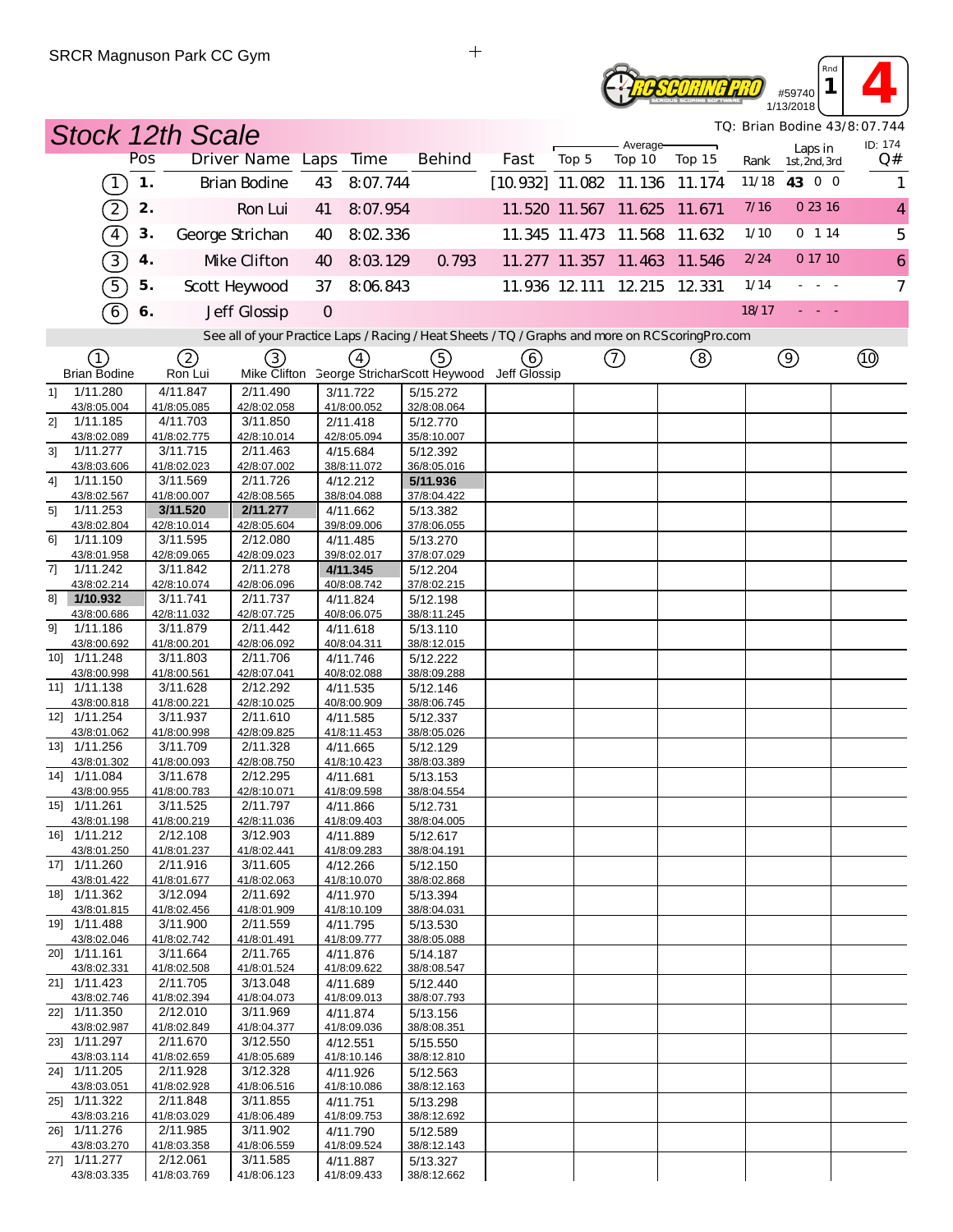| $\bigcap$<br><b>Brian Bodine</b> | 2<br>Ron Lui          | ③<br>Mike Clifton |          | $\left( \frac{1}{4} \right)$ | G)<br><b>George StricharScott Heywood</b> |              | 6<br>Jeff Glossip | ⑦                        | (8)      | (ඉ                        | ൹ |
|----------------------------------|-----------------------|-------------------|----------|------------------------------|-------------------------------------------|--------------|-------------------|--------------------------|----------|---------------------------|---|
| 28] 1/11.434                     | 2/11.939              | 4/17.092          |          | 3/12.213                     | 5/13.161                                  |              |                   |                          |          |                           |   |
| 43/8:03.627                      | 41/8:03.975           | 40/8:01.742       |          | 41/8:09.847                  | 38/8:12.927                               |              |                   |                          |          |                           |   |
| 29] 1/11.426                     | 2/11.878              | 4/12.061          |          | 3/12.004                     | 5/13.457                                  |              |                   |                          |          |                           |   |
| 43/8:03.898                      | 41/8:04.082           | 40/8:01.765       |          | 41/8:09.921                  | 37/8:00.578                               |              |                   |                          |          |                           |   |
| 30] 1/11.576                     | 2/11.879              | 4/12.994          |          | 3/11.909                     | 5/15.172                                  |              |                   |                          |          |                           |   |
| 43/8:04.352                      | 41/8:04.182           | 40/8:03.004       |          | 41/8:09.868                  | 37/8:03.269                               |              |                   |                          |          |                           |   |
| 31] 1/11.343                     | 2/12.074              | 4/12.123          |          | 3/13.259                     | 5/12.928                                  |              |                   |                          |          |                           |   |
| 43/8:04.471                      | 41/8:04.527           | 40/8:03.096       |          | 41/8:11.603                  | 37/8:03.112                               |              |                   |                          |          |                           |   |
| 32] 1/11.436                     | 2/12.122              | 4/12.439          |          | 3/12.004                     | 5/18.212                                  |              |                   |                          |          |                           |   |
| 43/8:04.690                      | 41/8:04.914           | 40/8:03.055       |          | 41/8:11.615                  | 37/8:09.070                               |              |                   |                          |          |                           |   |
| 33] 1/11.485                     | 2/12.010              | 4/11.692          |          | 3/13.339                     | 5/13.080                                  |              |                   |                          |          |                           |   |
| 43/8:04.974                      | 41/8:05.141           | 40/8:03.066       |          | 40/8:01.260                  | 37/8:08.915                               |              |                   |                          |          |                           |   |
| 34] 1/11.500                     | 2/12.082              | 4/11.810          |          | 3/12.229                     | 5/12.767                                  |              |                   |                          |          |                           |   |
| 43/8:05.255                      | 41/8:05.044           | 40/8:02.752       |          | 40/8:01.494                  | 37/8:08.432                               |              |                   |                          |          |                           |   |
| 35] 1/11.300                     | 2/12.099              | 4/12.411          |          | 3/12.163                     | 5/12.588                                  |              |                   |                          |          |                           |   |
| 43/8:05.273                      | 41/8:05.744           | 40/8:03.142       |          | 40/8:01.634                  | 37/8:07.786                               |              |                   |                          |          |                           |   |
| 36] 1/11.782                     | 2/12.680              | 4/11.983          |          | 3/12.221                     | 5/12.465                                  |              |                   |                          |          |                           |   |
| 43/8:05.864                      | 41/8:06.692           | 40/8:03.044       |          | 40/8:01.833                  | 37/8:07.043                               |              |                   |                          |          |                           |   |
| 37] 1/11.492                     | 2/12.204              | 4/11.937          |          | 3/11.831                     | 5/12.960                                  |              |                   |                          |          |                           |   |
| 43/8:06.085                      | 41/8:07.068           | 40/8:02.886       |          | 40/8:01.006                  | 37/8:06.084                               |              |                   |                          |          |                           |   |
| 381 1/11.502                     | 2/12.074              | 4/12.088          |          | 3/12.238                     |                                           |              |                   |                          |          |                           |   |
| 43/8:06.307                      | 41/8:07.274           | 40/8:02.905       |          | 40/8:01.810                  |                                           |              |                   |                          |          |                           |   |
| 39] 1/11.540                     | 2/12.043              | 4/12.221          |          | 3/12.635                     |                                           |              |                   |                          |          |                           |   |
| 43/8:06.561                      | 41/8:07.437           | 40/8:03.056       |          | 40/8:02.420                  |                                           |              |                   |                          |          |                           |   |
| 40] 1/11.569                     | 2/12.144              | 4/12.146          |          | 3/11.979                     |                                           |              |                   |                          |          |                           |   |
| 43/8:06.835                      | 41/8:07.705           | 40/8:03.013       |          | 40/8:02.034                  |                                           |              |                   |                          |          |                           |   |
| 41] 1/11.793                     | 2/12.146              |                   |          |                              |                                           |              |                   |                          |          |                           |   |
| 43/8:07.336                      | 41/8:07.095           |                   |          |                              |                                           |              |                   |                          |          |                           |   |
| 42] 1/11.531                     |                       |                   |          |                              |                                           |              |                   |                          |          |                           |   |
| 43/8:07.538                      |                       |                   |          |                              |                                           |              |                   |                          |          |                           |   |
| 43] 1/11.547                     |                       |                   |          |                              |                                           |              |                   |                          |          |                           |   |
| 43/8:07.074                      |                       |                   |          |                              |                                           |              |                   |                          |          |                           |   |
|                                  | <b>Top Qualifiers</b> | Qual#             | Laps     | Race Time                    | <b>Behind</b>                             | Rnd          | Race              | Pos In Race              | Fast Lap | <b>Best 3 Consecutive</b> |   |
|                                  | <b>Brian Bodine</b>   | $\mathbf{1}$      | 43       | 8:07.744                     |                                           | 1            | 4                 | 1                        | 10.932   | 33.283                    |   |
|                                  | <b>Todd Mason</b>     | 2                 | 42       | 8:09.016                     |                                           | $\mathbf{1}$ | 3                 | $\mathbf{1}$             | 11.384   | 34.392                    |   |
|                                  | Kelsey Miyoshi        |                   |          | 8:01.844                     |                                           | 1            | 3                 |                          | 11.134   | 33.888                    |   |
|                                  |                       | 3                 | 41       |                              |                                           |              |                   | $\overline{2}$           |          |                           |   |
|                                  | Ron Lui               | $\overline{4}$    | 41       | 8:07.954                     | 6.110                                     | $\mathbf{1}$ | $\overline{4}$    | 2                        | 11.520   | 34.684                    |   |
|                                  | George Strichan       | 5                 | 40       | 8:02.336                     |                                           | 1            | 4                 | 3                        | 11.345   | 34.492                    |   |
|                                  | Mike Clifton          | 6                 | 40       | 8:03.129                     | 0.793                                     | $\mathbf{1}$ | $\overline{4}$    | $\overline{\mathcal{A}}$ | 11.277   | 34.457                    |   |
|                                  | Scott Heywood         | 7                 | 37       | 8:06.843                     |                                           | 1            | 4                 | 5                        | 11.936   | 36.612                    |   |
|                                  | <b>Ken Vannice</b>    | 8                 |          |                              | 2.497                                     | $\mathbf{1}$ | 3                 | 3                        | 11.935   | 36.606                    |   |
|                                  |                       |                   | 37       | 8:09.340                     |                                           |              |                   |                          |          |                           |   |
|                                  | Ernie Madhavan        | 9                 | 36       | 8:07.148                     |                                           | 1            | 3                 | 4                        | 12.444   | 38.244                    |   |
|                                  | <b>Jeff Glossip</b>   | 10                | $\Omega$ |                              |                                           | $\mathbf{1}$ | 3                 | 5                        |          |                           |   |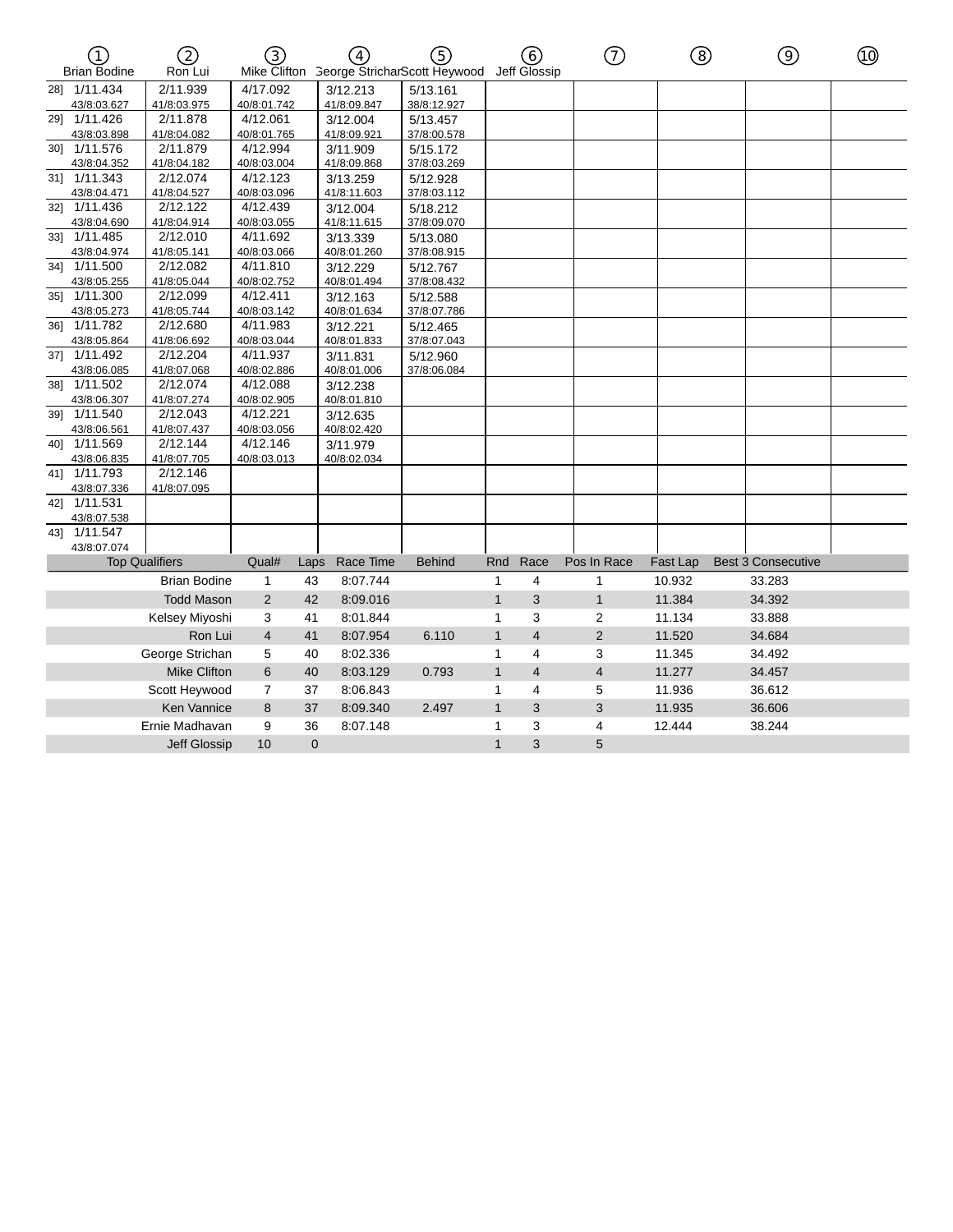# *Reseoring Pro* #59740 1/13/2018

**1 5** *TQ: Korey Harbke 34/6:08.827*

*Rnd*

| <b>Modified Touring</b><br><b>Driver Name Laps</b> |                              |               |                         |                                                                                                   |              |                                   |  |                         |                                   |       | Average-             |                             |      |                          | TQ: Korey Harbke 34/6:08.827<br>ID: 176 |                |
|----------------------------------------------------|------------------------------|---------------|-------------------------|---------------------------------------------------------------------------------------------------|--------------|-----------------------------------|--|-------------------------|-----------------------------------|-------|----------------------|-----------------------------|------|--------------------------|-----------------------------------------|----------------|
|                                                    |                              | Pos           |                         |                                                                                                   |              | <b>Time</b>                       |  | <b>Behind</b>           | Fast                              | Top 5 | Top 10               | Top 15                      | Rank | Laps in<br>1st, 2nd, 3rd |                                         | Q#             |
|                                                    | $\left(1\right)$             | $\mathbf 1$ . |                         | Korey Harbke                                                                                      | 34           | 6.08.827                          |  |                         | $[10.459]$ 10.525 10.569          |       |                      | 10.619                      | 1/6  | 34 0 0                   |                                         | 1              |
|                                                    | $\left( \overline{4}\right)$ | 2.            |                         | <b>Jeff Jenkins</b>                                                                               | 33           | 6:01.957                          |  |                         |                                   |       | 10.679 10.704 10.740 | 10.767                      | 1/1  | 0 33 0                   |                                         | $\overline{a}$ |
|                                                    | $\boxed{3}$                  | 3.            |                         | Sam Forbes                                                                                        | 32           | 6:07.187                          |  |                         |                                   |       | 10.745 10.766 10.808 | 10.846                      | 1/10 | 0 0 27                   |                                         | $\sqrt{3}$     |
|                                                    | 2)                           | 4.            |                         | Panos Antonopoulos                                                                                | 32           | 6:09:119                          |  | 1.932                   | 10.709 10.831                     |       | 10.902               | 10.981                      | 8/10 | 005                      |                                         | 4              |
|                                                    | 5)                           | 5.            |                         | <b>Stuart Mason</b>                                                                               | 29           | 6:04.912                          |  |                         |                                   |       |                      | 11.346 11.433 11.520 11.616 | 6/6  | - - -                    |                                         | 5              |
|                                                    | $\boxed{6}$                  | 6.            |                         | <b>Shay Goodlund</b>                                                                              | $\mathbf{1}$ | 0.12869                           |  |                         | 12.869                            |       |                      |                             | 1/1  |                          |                                         | $\mathbf{6}$   |
|                                                    |                              |               |                         | See all of your Practice Laps / Racing / Heat Sheets / TQ / Graphs and more on RCS coring Pro.com |              |                                   |  |                         |                                   |       |                      |                             |      |                          |                                         |                |
|                                                    | (1)                          |               | 2                       | (3)<br>Korey Harbke 'anos Antonopoulo Sam Forbes                                                  |              | $\left( 4\right)$<br>Jeff Jenkins |  | (5)                     | (6)<br>Stuart Mason Shay Goodlund |       | (7)                  | (8)                         |      | $\circledcirc$           |                                         |                |
| 11                                                 | $\overline{1/10.884}$        |               | 3/11.207                | 4/11.856                                                                                          |              | 2/11.125                          |  | 6/15.347                | 5/12.869                          |       |                      |                             |      |                          |                                         |                |
|                                                    | 34/6:09.092                  |               | 33/6:09.093             | 31/6:07.066                                                                                       |              | 33/6:06.096                       |  | 24/6:08.004             | 28/6:00.036                       |       |                      |                             |      |                          |                                         |                |
| 2]                                                 | 1/10.545                     |               | 3/10.853                | 4/10.969                                                                                          |              | 2/10.822                          |  | 5/12.539                |                                   |       |                      |                             |      |                          |                                         |                |
| 3 <sup>1</sup>                                     | 34/6:04.031                  |               | 33/6:03.099             | 32/6:05.012<br>4/11.465                                                                           |              | 33/6:02.175                       |  | 26/6:02.057             |                                   |       |                      |                             |      |                          |                                         |                |
|                                                    | 1/10.707<br>34/6:04.253      |               | 3/11.478<br>33/6:08.094 | 32/6:05.076                                                                                       |              | 2/11.025<br>33/6:02.067           |  | 5/12.339<br>27/6:02.007 |                                   |       |                      |                             |      |                          |                                         |                |
| 41                                                 | 1/10.459                     |               | 3/11.222                | 4/10.959                                                                                          |              | 2/10.868                          |  | 5/11.695                |                                   |       |                      |                             |      |                          |                                         |                |
|                                                    | 34/6:02.001                  |               | 33/6:09.027             | 32/6:02.362                                                                                       |              | 33/6:01.068                       |  | 28/6:03.044             |                                   |       |                      |                             |      |                          |                                         |                |
| 5]                                                 | 1/10.635                     |               | 3/11.093                | 4/10.745                                                                                          |              | 2/10.917                          |  | 5/12.710                |                                   |       |                      |                             |      |                          |                                         |                |
| 61                                                 | 34/6:01.964<br>1/10.574      |               | 33/6:08.061<br>4/11.352 | 33/6:09.534<br>3/10.973                                                                           |              | 33/6:01.416                       |  | 28/6:01.928             |                                   |       |                      |                             |      |                          |                                         |                |
|                                                    | 34/6:01.533                  |               | 33/6:09.655             | 33/6:08.335                                                                                       |              | 2/10.809<br>33/6:00.635           |  | 5/12.003<br>29/6:10.378 |                                   |       |                      |                             |      |                          |                                         |                |
| 7]                                                 | 1/12.048                     |               | 4/11.250                | 3/10.792                                                                                          |              | 2/10.907                          |  | 5/11.346                |                                   |       |                      |                             |      |                          |                                         |                |
|                                                    | 34/6:08.414                  |               | 33/6:09.882             | 33/6:06.582                                                                                       |              | 33/6:00.501                       |  | 29/6:04.488             |                                   |       |                      |                             |      |                          |                                         |                |
| 81                                                 | 1/10.995                     |               | 4/10.967                | 3/10.831                                                                                          |              | 2/10.823                          |  | 5/11.805                |                                   |       |                      |                             |      |                          |                                         |                |
|                                                    | 34/6:09.112                  |               | 33/6:08.857             | 33/6:05.433                                                                                       |              | 33/6:00.112                       |  | 29/6:01.702             |                                   |       |                      |                             |      |                          |                                         |                |
| 91                                                 | 1/10.678                     |               | 4/11.313                | 3/10.771                                                                                          |              | 2/10.709                          |  | 5/11.733                |                                   |       |                      |                             |      |                          |                                         |                |
|                                                    | 34/6:08.446<br>10] 1/10.540  |               | 33/6:09.038<br>4/12.859 | 33/6:04.032<br>3/12.282                                                                           |              | 34/6:10.222                       |  | 30/6:11.733             |                                   |       |                      |                             |      |                          |                                         |                |
|                                                    | 34/6:07.438                  |               | 32/6:03.488             | 33/6:08.412                                                                                       |              | 2/10.832<br>34/6:10.056           |  | 5/11.926<br>30/6:10.032 |                                   |       |                      |                             |      |                          |                                         |                |
|                                                    | 11] 1/10.834                 |               | 4/10.984                | 3/12.137                                                                                          |              | 2/10.749                          |  | 5/12.347                |                                   |       |                      |                             |      |                          |                                         |                |
|                                                    | 34/6:07.509                  |               | 32/6:02.414             | 32/6:00.087                                                                                       |              | 34/6:09.641                       |  | 30/6:10.336             |                                   |       |                      |                             |      |                          |                                         |                |
|                                                    | 12] 1/10.771                 |               | 4/11.645                | 3/11.347                                                                                          |              | 2/10.686                          |  | 5/11.587                |                                   |       |                      |                             |      |                          |                                         |                |
|                                                    | 34/6:07.398                  |               | 32/6:03.253             | 32/6:00.346                                                                                       |              | 34/6:09.098                       |  | 30/6:08.045             |                                   |       |                      |                             |      |                          |                                         |                |
|                                                    | 13] 1/10.700                 |               | 4/11.333                | 3/11.409                                                                                          |              | 2/10.943                          |  | 5/11.579                |                                   |       |                      |                             |      |                          |                                         |                |
|                                                    | 34/6:07.121<br>14] 1/10.965  |               | 32/6:03.224<br>4/10.838 | 32/6:00.713<br>3/10.887                                                                           |              | 34/6:09.344                       |  | 30/6:06.830             |                                   |       |                      |                             |      |                          |                                         |                |
|                                                    | 34/6:07.054                  |               | 32/6:02.034             | 33/6:11.061                                                                                       |              | 2/10.679<br>34/6:08.875           |  | 5/12.036<br>30/6:06.407 |                                   |       |                      |                             |      |                          |                                         |                |
|                                                    | 15] 1/10.603                 |               | 4/11.159                | 3/10.896                                                                                          |              | 2/10.751                          |  | 5/17.699                |                                   |       |                      |                             |      |                          |                                         |                |
|                                                    | 34/6:07 064                  |               | 32/6:01.706             | 33/6.10.304                                                                                       |              | 34/6:08.673                       |  | 29/6:04.800             |                                   |       |                      |                             |      |                          |                                         |                |
|                                                    | 16] 1/10.627                 |               | 4/10.877                | 3/10.933                                                                                          |              | 2/11.000                          |  | 5/12.073                |                                   |       |                      |                             |      |                          |                                         |                |
|                                                    | 34/6:06.711                  |               | 32/6:00.086             | 33/6:09.703                                                                                       |              | 34/6:09.006                       |  | 29/6:03.877             |                                   |       |                      |                             |      |                          |                                         |                |
|                                                    | 17] 1/11.094                 |               | 4/10.881                | 3/11.169<br>33/6:09.638                                                                           |              | 2/10.927                          |  | 5/12.060                |                                   |       |                      |                             |      |                          |                                         |                |
|                                                    | 34/6:07.032<br>18] 1/10.877  |               | 32/6:00.112<br>4/12.831 | 3/11.842                                                                                          |              | 34/6:09.014<br>2/10.993           |  | 29/6:03.045<br>5/11.573 |                                   |       |                      |                             |      |                          |                                         |                |
|                                                    | 34/6:07.464                  |               | 32/6:02.915             | 33/6:10.081                                                                                       |              | 34/6:09.391                       |  | 29/6:01.533             |                                   |       |                      |                             |      |                          |                                         |                |
|                                                    | 19] 1/10.782                 |               | 4/12.490                | 3/13.384                                                                                          |              | 2/11.225                          |  | 5/19.566                |                                   |       |                      |                             |      |                          |                                         |                |
|                                                    | 34/6:07.414                  |               | 32/6:04.850             | 32/6:03.002                                                                                       |              | 34/6:10.045                       |  | 29/6:12.036             |                                   |       |                      |                             |      |                          |                                         |                |
|                                                    | 20] 1/10.627                 |               | 4/10.997                | 3/10.928                                                                                          |              | 2/11.787                          |  | 5/11.596                |                                   |       |                      |                             |      |                          |                                         |                |
|                                                    | 34/6:07.115<br>21] 1/10.749  |               | 32/6:04.208<br>4/10.958 | 32/6:02.512<br>3/11.766                                                                           |              | 33/6:00.657<br>2/10.936           |  | 29/6:10.562<br>5/13.508 |                                   |       |                      |                             |      |                          |                                         |                |
|                                                    | 34/6:07.021                  |               | 32/6:03.565             | 32/6:03.184                                                                                       |              | 33/6:00.658                       |  | 29/6:11.572             |                                   |       |                      |                             |      |                          |                                         |                |
|                                                    | 22] 1/11.513                 |               | 4/11.207                | 3/10.826                                                                                          |              | 2/12.205                          |  | 5/11.796                |                                   |       |                      |                             |      |                          |                                         |                |
|                                                    | 34/6:08.142                  |               | 32/6:03.330             | 32/6:02.429                                                                                       |              | 33/6:02.058                       |  | 29/6:10.224             |                                   |       |                      |                             |      |                          |                                         |                |
|                                                    | 23] 1/10.919                 |               | 4/11.123                | 3/11.037                                                                                          |              | 2/10.788                          |  | 5/11.780                |                                   |       |                      |                             |      |                          |                                         |                |
|                                                    | 34/6:08.279                  |               | 32/6:03.019             | 32/6:02.017                                                                                       |              | 33/6:02.296                       |  | 29/6:08.980             |                                   |       |                      |                             |      |                          |                                         |                |
|                                                    | 24] 1/10.522<br>34/6:07.837  |               | 4/12.193<br>32/6:04.146 | 3/10.985<br>32/6:01.586                                                                           |              | 2/11.012<br>33/6:02.034           |  | 5/11.478<br>29/6:07.478 |                                   |       |                      |                             |      |                          |                                         |                |
|                                                    | 25] 1/10.784                 |               | 4/11.124                | 3/10.774                                                                                          |              | 2/10.947                          |  | 5/11.499                |                                   |       |                      |                             |      |                          |                                         |                |
|                                                    | 34/6:07.784                  |               | 32/6:03.814             | 32/6:00.908                                                                                       |              | 33/6:02.300                       |  | 29/6:06.119             |                                   |       |                      |                             |      |                          |                                         |                |
|                                                    | 26] 1/10.935                 |               | 4/12.004                | 3/10.962                                                                                          |              | 2/10.827                          |  | 5/11.449                |                                   |       |                      |                             |      |                          |                                         |                |
|                                                    | 34/6:07.945                  |               | 32/6:04.603             | 32/6:00.516                                                                                       |              | 33/6:02.098                       |  | 29/6:04.808             |                                   |       |                      |                             |      |                          |                                         |                |
|                                                    | 27] 1/10.995                 |               | 4/10.709                | 3/10.752                                                                                          |              | 2/11.065                          |  | 5/11.397                |                                   |       |                      |                             |      |                          |                                         |                |
|                                                    | 34/6:08.157                  |               | 32/6:03.792             | 33/6:11.164                                                                                       |              | 33/6:02.217                       |  | 29/6:03.541             |                                   |       |                      |                             |      |                          |                                         |                |

 $\ddot{+}$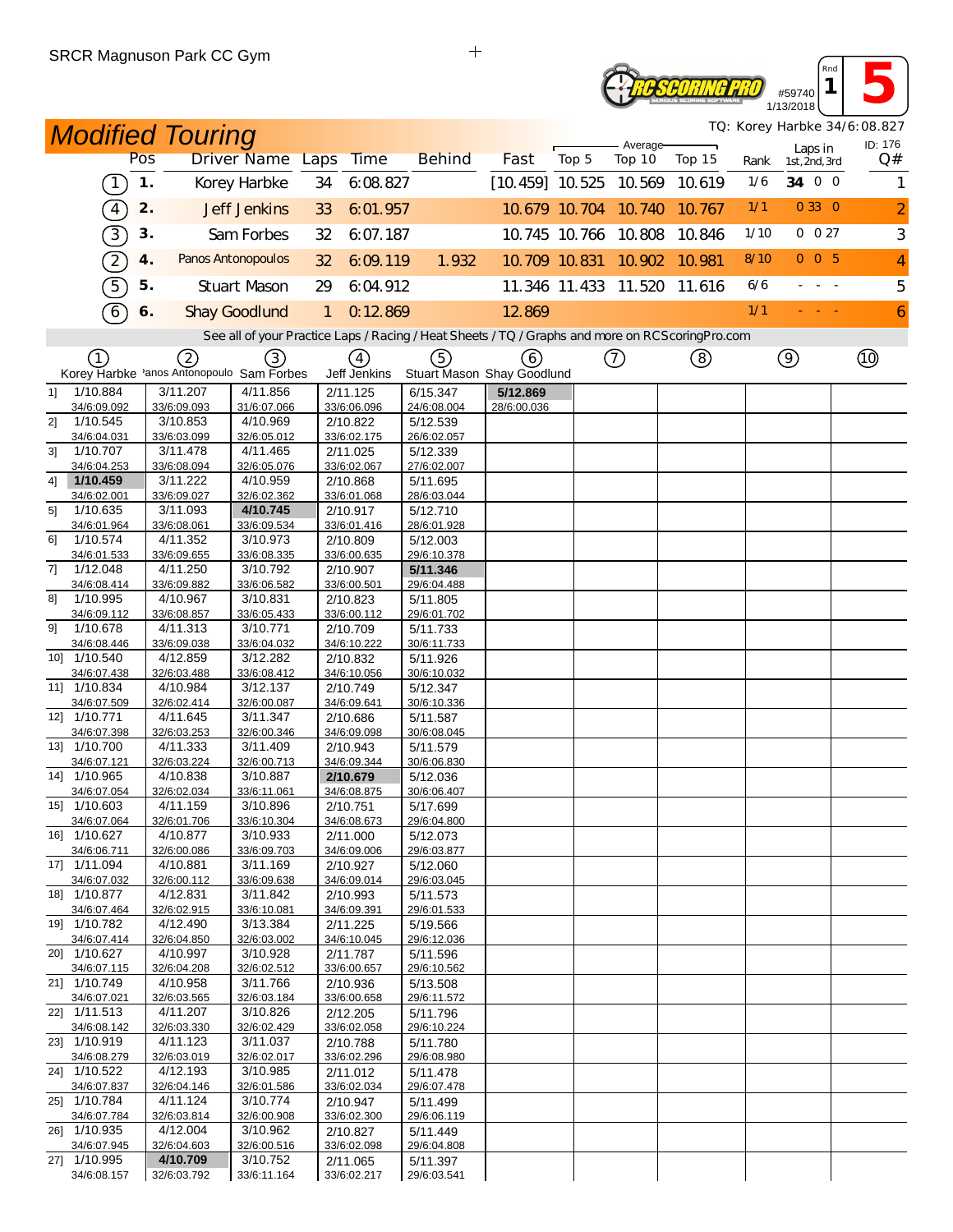|     | Korey Harbke | $\left( 2\right)$<br>'anos Antonopoulo | $\left(3\right)$<br>Sam Forbes |      | $\left 4\right\rangle$<br>Jeff Jenkins | (5)<br>Stuart Mason Shay Goodlund |     | 6    | (7)            | $\left(8\right)$ | 9)                        | 10) |
|-----|--------------|----------------------------------------|--------------------------------|------|----------------------------------------|-----------------------------------|-----|------|----------------|------------------|---------------------------|-----|
|     | 28] 1/11.210 | 4/11.309                               | 3/10.832                       |      | 2/10.852                               | 5/13.126                          |     |      |                |                  |                           |     |
|     | 34/6:08.620  | 32/6:03.725                            | 33/6:10.672                    |      | 33/6:02.068                            | 29/6:04.146                       |     |      |                |                  |                           |     |
| 29] | 1/10.853     | 4/11.446                               | 3/10.893                       |      | 2/11.707                               | 5/13.320                          |     |      |                |                  |                           |     |
|     | 34/6:08.642  | 32/6:03.806                            | 33/6:10.282                    |      | 33/6:02.908                            | 29/6:04.091                       |     |      |                |                  |                           |     |
| 30] | 1/10.559     | 4/10.957                               | 3/10.876                       |      | 2/10.809                               |                                   |     |      |                |                  |                           |     |
|     | 34/6:08.310  | 32/6:03.370                            | 33/6:09.908                    |      | 33/6:02.703                            |                                   |     |      |                |                  |                           |     |
| 31] | 1/11.042     | 4/13.203                               | 3/17.476                       |      | 2/10.730                               |                                   |     |      |                |                  |                           |     |
|     | 34/6:08.549  | 32/6:05.274                            | 32/6:05.161                    |      | 33/6:02.425                            |                                   |     |      |                |                  |                           |     |
| 321 | 1/10.888     | 4/15.257                               | 3/13.433                       |      | 2/10.786                               |                                   |     |      |                |                  |                           |     |
|     | 34/6:08.591  | 32/6:09.012                            | 32/6:07.019                    |      | 33/6:02.216                            |                                   |     |      |                |                  |                           |     |
| 331 | 1/10.831     |                                        |                                |      | 2/10.716                               |                                   |     |      |                |                  |                           |     |
|     | 34/6:08.590  |                                        |                                |      | 33/6:01.096                            |                                   |     |      |                |                  |                           |     |
| 34] | 1/11.082     |                                        |                                |      |                                        |                                   |     |      |                |                  |                           |     |
|     | 34/6:08.083  |                                        |                                |      |                                        |                                   |     |      |                |                  |                           |     |
|     |              | <b>Top Qualifiers</b>                  | Qual#                          | Laps | Race Time                              | <b>Behind</b>                     | Rnd | Race | Pos In Race    | Fast Lap         | <b>Best 3 Consecutive</b> |     |
|     |              | Korey Harbke                           |                                | 34   | 6:08.827                               |                                   |     | 5    |                | 10.459           | 31.668                    |     |
|     |              | Jeff Jenkins                           | 2                              | 33   | 6:01.957                               |                                   |     | 5    | $\overline{2}$ | 10.679           | 32.232                    |     |
|     |              | Sam Forbes                             | 3                              | 32   | 6:07.187                               |                                   |     | 5    | 3              | 10.745           | 32.394                    |     |
|     |              | Panos Antonopoulos                     | $\overline{4}$                 | 32   | 6:09.119                               | 1.932                             | 1   | 5    | 4              | 10.709           | 32.874                    |     |
|     |              | <b>Stuart Mason</b>                    | 5                              | 29   | 6:04.912                               |                                   |     | 5    | 5              | 11.346           | 34.345                    |     |
|     |              | <b>Shay Goodlund</b>                   | 6                              | 1    | 12.869                                 |                                   |     | 5    | 6              | 12.869           |                           |     |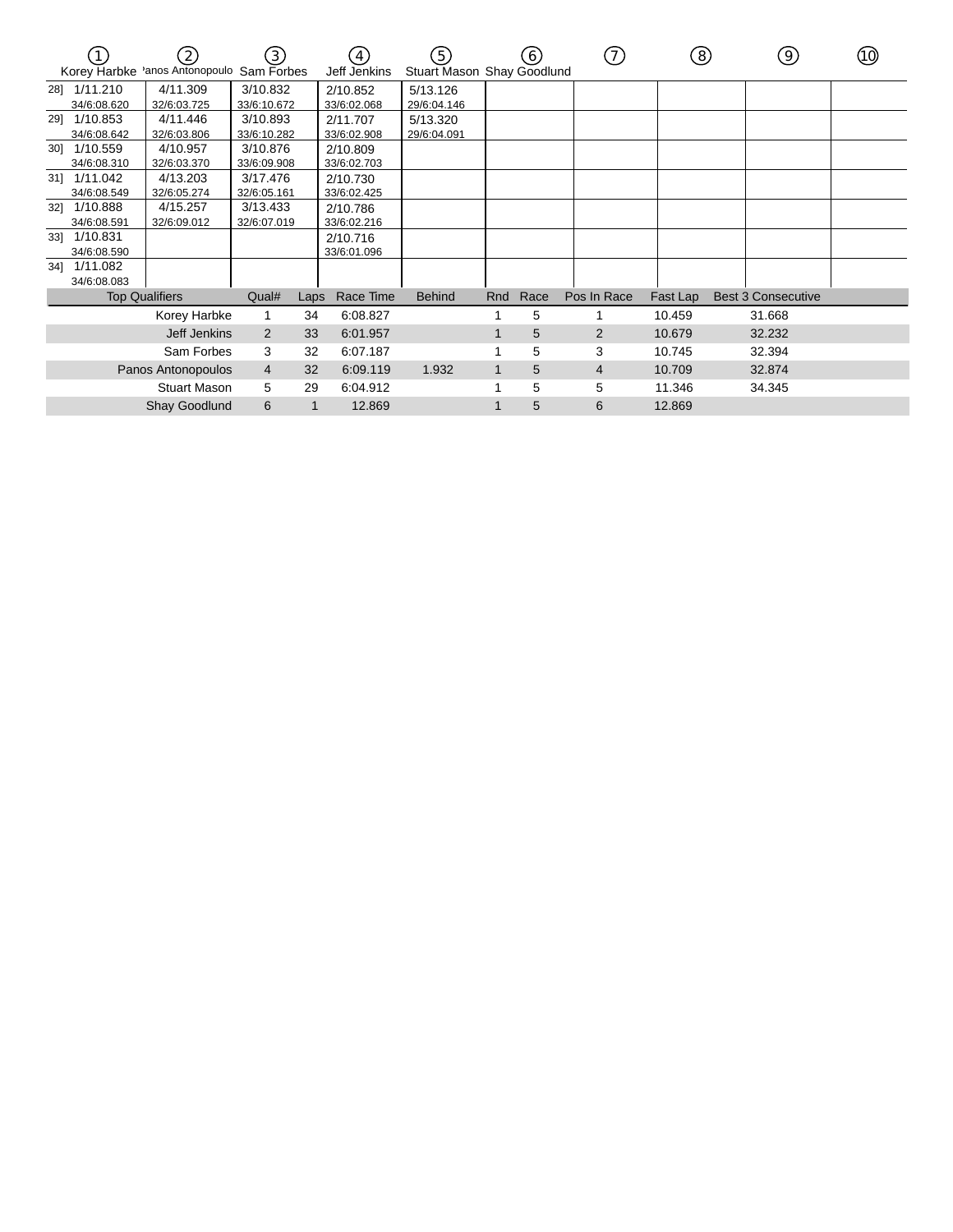## **Reseoring Pro** #59740 1/13/2018

*TQ: Korey Harbke 34/6:08.827*

*Rnd* **1 6** 

| <b>Modified Touring</b>       |     |                         |                                                                                                   |                 |                         |  |                         |                          | Average- |                             |        |      | TQ: Korey Harbke 34/6:08.827<br>ID: 176 |                |
|-------------------------------|-----|-------------------------|---------------------------------------------------------------------------------------------------|-----------------|-------------------------|--|-------------------------|--------------------------|----------|-----------------------------|--------|------|-----------------------------------------|----------------|
|                               | Pos |                         | <b>Driver Name Laps</b>                                                                           |                 | <b>Time</b>             |  | <b>Behind</b>           | Fast                     | Top 5    | Top 10                      | Top 15 | Rank | Laps in<br>1st, 2nd, 3rd                | Q#             |
| $\left(1\right)$              | 1.  |                         | Kody Knudtson                                                                                     | 33              | 6:00.079                |  |                         | $[10.666]$ 10.740 10.771 |          |                             | 10.793 | 1/1  | 33 0 0                                  | $\overline{2}$ |
| $\Large{\mathbb{2}}$          | 2.  |                         | <b>Weylin Rose</b>                                                                                | 32 <sup>2</sup> | 6:04.195                |  |                         |                          |          | 10.861 10.973 11.035        | 11.107 | 1/1  | 0 20 12                                 | $\overline{4}$ |
| $\widehat{5}$                 | 3.  |                         | <b>Brian Shook</b>                                                                                | 32              | 6:05.438                |  | 1.243                   |                          |          | 10.958 10.982 11.051        | 11.093 | 5/8  | 0 12 19                                 | 5              |
| $\boxed{3}$                   | 4.  |                         | <b>Alex Danilchik</b>                                                                             | 30              | 6:14.130                |  |                         |                          |          | 11.459 11.633 11.715        | 11.823 | 2/6  | $0$ 0 1                                 | 8              |
| $\sqrt{4}$                    | 5.  |                         | Jake Danilchik                                                                                    | 30              | 6:14.592                |  | 0.462                   |                          |          | 11.129 11.218 11.584 11.762 |        | 7/8  | $\sim 10^{-1}$ m $^{-1}$                | 9              |
|                               |     |                         | See all of your Practice Laps / Racing / Heat Sheets / TQ / Graphs and more on RCS coring Pro.com |                 |                         |  |                         |                          |          |                             |        |      |                                         |                |
| (1)<br>Kody Knudtson          |     | (2)                     | 3)<br>Weylin Rose Alex Danilchik Jake Danilchik Brian Shook                                       |                 | $\left(4\right)$        |  | (5)                     | ⊙                        |          | $\circled{1}$               | (8)    |      | $\circledcirc$                          |                |
| 1/11.200<br>11                |     | 3/11.572                | 4/11.728                                                                                          |                 | 5/13.541                |  | 2/11.508                |                          |          |                             |        |      |                                         |                |
| 33/6:09.006<br>1/10.939<br>2] |     | 32/6:10.024<br>2/11.332 | 31/6:03.063<br>3/11.727                                                                           |                 | 27/6:05.058<br>5/11.129 |  | 32/6:08.032<br>4/12.601 |                          |          |                             |        |      |                                         |                |
| 33/6:05.031                   |     | 32/6:06.004             | 31/6:03.475                                                                                       |                 | 30/6:10.005             |  | 30/6:01.065             |                          |          |                             |        |      |                                         |                |
| 1/11.013<br>31<br>33/6:04.065 |     | 2/11.476<br>32/6:06.072 | 5/12.876<br>30/6:03.003                                                                           |                 | 4/11.179<br>31/6:10.045 |  | 3/11.138<br>31/6:04.025 |                          |          |                             |        |      |                                         |                |
| 1/10.948<br>4]                |     | 2/11.364                | 5/11.662                                                                                          |                 | 4/11.188                |  | 3/11.016                |                          |          |                             |        |      |                                         |                |
| 33/6:03.825                   |     | 32/6:05.092             | 31/6:11.922                                                                                       |                 | 31/6:04.056             |  | 32/6:10.008             |                          |          |                             |        |      |                                         |                |
| 1/11.013<br>51<br>33/6:03.726 |     | 2/11.286<br>32/6:04.992 | 5/12.953<br>30/6:05.007                                                                           |                 | 4/11.202<br>31/6:01.088 |  | 3/11.184<br>32/6:07.068 |                          |          |                             |        |      |                                         |                |
| 1/10.892<br>61                |     | 3/11.670                | 5/12.925                                                                                          |                 | 4/11.396                |  | 2/11.188                |                          |          |                             |        |      |                                         |                |
| 33/6:03.363                   |     | 32/6:06.004             | 30/6:09.035                                                                                       |                 | 32/6:11.413             |  | 32/6:06.026             |                          |          |                             |        |      |                                         |                |
| 7]<br>1/10.983                |     | 3/11.444                | 5/13.908                                                                                          |                 | 4/12.290                |  | 2/11.111                |                          |          |                             |        |      |                                         |                |
| 33/6:02.952<br>1/10.916<br>81 |     | 32/6:06.354<br>3/11.078 | 29/6:03.066<br>5/11.459                                                                           |                 | 31/6:02.832<br>4/13.151 |  | 32/6:04.571<br>2/11.380 |                          |          |                             |        |      |                                         |                |
| 33/6:02.587                   |     | 32/6:04.088             | 30/6:12.015                                                                                       |                 | 31/6:08.435             |  | 32/6:04.052             |                          |          |                             |        |      |                                         |                |
| 1/10.952<br>91                |     | 3/11.949                | 5/11.963                                                                                          |                 | 4/11.947                |  | 2/11.087                |                          |          |                             |        |      |                                         |                |
| 33/6:02.486<br>10] 1/10.799   |     | 32/6:06.826<br>3/11.521 | 30/6:10.666<br>5/12.406                                                                           |                 | 31/6:08.624<br>4/12.127 |  | 32/6:03.413             |                          |          |                             |        |      |                                         |                |
| 33/6:01.878                   |     | 32/6:07.008             | 30/6:10.083                                                                                       |                 | 31/6:09.365             |  | 2/11.002<br>32/6:02.272 |                          |          |                             |        |      |                                         |                |
| 11] 1/10.825                  |     | 3/11.210                | 5/12.366                                                                                          |                 | 4/11.875                |  | 2/12.029                |                          |          |                             |        |      |                                         |                |
| 33/6:01.044                   |     | 32/6:06.254             | 30/6:10.827                                                                                       |                 | 31/6:09.266             |  | 32/6:04.334             |                          |          |                             |        |      |                                         |                |
| 12] 1/10.923<br>33/6:01.035   |     | 2/11.185<br>32/6:05.573 | 5/11.589<br>30/6:08.009                                                                           |                 | 4/12.031<br>31/6:09.571 |  | 3/13.201<br>32/6:09.173 |                          |          |                             |        |      |                                         |                |
| 13] 1/10.959                  |     | 2/11.666                | 5/12.473                                                                                          |                 | 4/12.041                |  | 3/11.695                |                          |          |                             |        |      |                                         |                |
| 33/6:01.375                   |     | 32/6:06.153             | 30/6:09.323                                                                                       |                 | 31/6:09.853             |  | 32/6:09.575             |                          |          |                             |        |      |                                         |                |
| 14] 1/10.956<br>33/6:01.397   |     | 2/12.051<br>32/6:07.542 | 5/12.162<br>30/6:08.369                                                                           |                 | 4/12.015                |  | 3/10.958<br>32/6:08.228 |                          |          |                             |        |      |                                         |                |
| 15] 1/11.114                  |     | 2/11.324                | 5/15.007                                                                                          |                 | 31/6:10.029<br>4/11.884 |  | 3/11.910                |                          |          |                             |        |      |                                         |                |
| 33/6:01.746                   |     | 32/6:07.210             | 29/6:01.092                                                                                       |                 | 31/6:09.933             |  | 32/6:09.088             |                          |          |                             |        |      |                                         |                |
| 16] 1/10.762                  |     | 2/11.057                | 5/12.631                                                                                          |                 | 4/13.394                |  | 3/11.438                |                          |          |                             |        |      |                                         |                |
| 33/6:01.329<br>17] 1/10.734   |     | 32/6:06.036<br>2/11.440 | 29/6:02.021<br>5/13.584                                                                           |                 | 30/6:00.731<br>4/12.275 |  | 32/6:08.009<br>3/11.171 |                          |          |                             |        |      |                                         |                |
| 33/6:00.922                   |     | 32/6:06.343             | 29/6:04.069                                                                                       |                 | 30/6:01.164             |  | 32/6:08.225             |                          |          |                             |        |      |                                         |                |
| 18] 1/10.820                  |     | 2/11.744                | 5/11.879                                                                                          |                 | 4/12.385                |  | 3/10.970                |                          |          |                             |        |      |                                         |                |
| 33/6:00.708<br>19] 1/10.895   |     | 32/6:06.088<br>3/11.445 | 29/6:02.983<br>5/13.899                                                                           |                 | 30/6:01.075<br>4/12.429 |  | 32/6:07.271<br>2/11.165 |                          |          |                             |        |      |                                         |                |
| 33/6:00.637                   |     | 32/6:06.837             | 29/6:05.094                                                                                       |                 | 30/6:02.336             |  | 32/6:06.736             |                          |          |                             |        |      |                                         |                |
| 20] 1/10.773                  |     | 3/11.678                | 5/12.339                                                                                          |                 | 4/14.222                |  | 2/11.311                |                          |          |                             |        |      |                                         |                |
| 33/6:00.393                   |     | 32/6:07.184<br>3/10.861 | 29/6:04.733                                                                                       |                 | 30/6:05.055             |  | 32/6:06.496             |                          |          |                             |        |      |                                         |                |
| 21] 1/10.877<br>33/6:00.312   |     | 32/6:06.247             | 5/11.797<br>29/6:03.646                                                                           |                 | 4/12.252<br>30/6:05.642 |  | 2/11.223<br>32/6:06.156 |                          |          |                             |        |      |                                         |                |
| 22] 1/10.833                  |     | 3/11.485                | 5/12.108                                                                                          |                 | 4/13.139                |  | 2/11.131                |                          |          |                             |        |      |                                         |                |
| 33/6:00.195                   |     | 32/6:06.312             | 29/6:03.008                                                                                       |                 | 30/6:06.940             |  | 32/6:05.701             |                          |          |                             |        |      |                                         |                |
| 23] 1/11.754<br>33/6:01.393   |     | 2/10.991<br>32/6:05.676 | 5/11.876<br>29/6:02.273                                                                           |                 | 4/12.155<br>30/6:06.847 |  | 3/11.477<br>32/6:05.076 |                          |          |                             |        |      |                                         |                |
| 24] 1/10.666                  |     | 2/11.246                | 5/11.759                                                                                          |                 | 4/13.927                |  | 3/12.342                |                          |          |                             |        |      |                                         |                |
| 33/6:01.006                   |     | 32/6:05.426             | 29/6:01.388                                                                                       |                 | 30/6:08.962             |  | 32/6:06.986             |                          |          |                             |        |      |                                         |                |
| 25] 1/10.920<br>33/6:00.980   |     | 2/11.797<br>32/6:05.913 | 5/11.768<br>29/6:00.574                                                                           |                 | 4/12.241<br>30/6:08.892 |  | 3/11.509<br>32/6:07.027 |                          |          |                             |        |      |                                         |                |
| 26] 1/10.804                  |     | 3/11.957                | 5/11.790                                                                                          |                 | 4/12.152                |  | 2/10.965                |                          |          |                             |        |      |                                         |                |
| 33/6:00.804                   |     | 32/6:06.056             | 30/6:12.265                                                                                       |                 | 30/6:08.734             |  | 32/6:06.412             |                          |          |                             |        |      |                                         |                |
| 27] 1/10.819                  |     | 2/11.023                | 5/12.658                                                                                          |                 | 4/12.121                |  | 3/11.182                |                          |          |                             |        |      |                                         |                |
| 33/6:00.665<br>28] 1/10.780   |     | 32/6:06.044<br>2/11.006 | 29/6:00.126<br>5/12.078                                                                           |                 | 30/6:08.544<br>4/12.260 |  | 32/6:06.091<br>3/11.262 |                          |          |                             |        |      |                                         |                |
| 33/6:00.489                   |     | 32/6:05.554             | 30/6:12.182                                                                                       |                 | 30/6:08.517             |  | 32/6:05.885             |                          |          |                             |        |      |                                         |                |

 $\qquad \qquad +$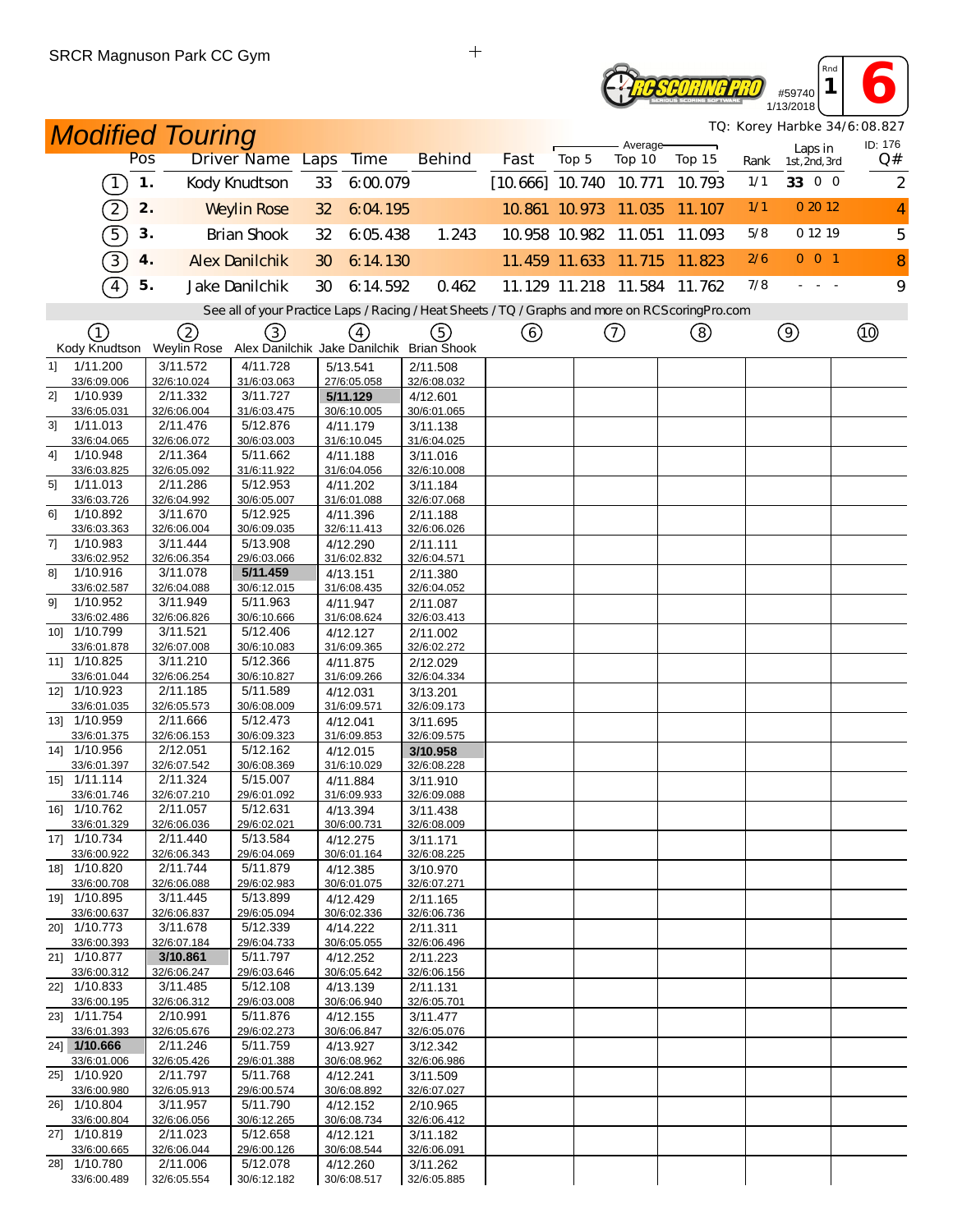|     | Kody Knudtson           | $\left[ 2\right]$<br>Weylin Rose | $\left(3\right)$        |      | 4<br>Alex Danilchik Jake Danilchik | (5)<br><b>Brian Shook</b> |     | 6    | (7)            | ි        | 9)                        | (10) |
|-----|-------------------------|----------------------------------|-------------------------|------|------------------------------------|---------------------------|-----|------|----------------|----------|---------------------------|------|
| 291 | 1/10.914<br>33/6:00.473 | 2/11.130<br>32/6:05.230          | 5/12.288<br>30/6:12.062 |      | 4/14.996<br>30/6:11.317            | 3/11.301<br>32/6:05.737   |     |      |                |          |                           |      |
| 301 | 1/10.810<br>33/6:00.349 | 2/11.137<br>32/6:04.928          | 4/14.472<br>29/6:01.659 |      | 5/15.648<br>29/6:02.103            | 3/11.668<br>32/6:05.994   |     |      |                |          |                           |      |
| 31] | 1/10.768<br>33/6:00.189 | 2/10.986<br>32/6:04.500          |                         |      |                                    | 3/11.139<br>32/6:05.687   |     |      |                |          |                           |      |
| 32] | 1/10.884<br>33/6:00.153 | 2/11.084<br>32/6:04.019          |                         |      |                                    | 3/11.176<br>32/6:05.044   |     |      |                |          |                           |      |
| 331 | 1/10.834<br>33/6:00.008 |                                  |                         |      |                                    |                           |     |      |                |          |                           |      |
|     | <b>Top Qualifiers</b>   |                                  | Qual#                   | Laps | Race Time                          | <b>Behind</b>             | Rnd | Race | Pos In Race    | Fast Lap | <b>Best 3 Consecutive</b> |      |
|     |                         | Korey Harbke                     | 1                       | 34   | 6:08.827                           |                           |     | 5    |                | 10.459   | 31.668                    |      |
|     |                         | Kody Knudtson                    | 2                       | 33   | 6:00.079                           |                           |     | 6    | 1              | 10.666   | 32.316                    |      |
|     |                         | Jeff Jenkins                     | 3                       | 33   | 6:01.957                           | 1.878                     |     | 5    | 2              | 10.679   | 32.232                    |      |
|     |                         | <b>Weylin Rose</b>               | $\overline{4}$          | 32   | 6:04.195                           |                           | 1   | 6    | $\overline{2}$ | 10.861   | 33.159                    |      |
|     |                         | <b>Brian Shook</b>               | 5                       | 32   | 6:05.438                           | 1.243                     |     | 6    | 3              | 10.958   | 33.306                    |      |
|     |                         | Sam Forbes                       | 6                       | 32   | 6:07.187                           | 1.749                     | 1   | 5    | 3              | 10.745   | 32.394                    |      |
|     |                         | Panos Antonopoulos               |                         | 32   | 6:09.119                           | 1.932                     |     | 5    | 4              | 10.709   | 32.874                    |      |
|     |                         | <b>Alex Danilchik</b>            | 8                       | 30   | 6:14.130                           |                           | 1   | 6    | 4              | 11.459   | 35.317                    |      |
|     |                         | Jake Danilchik                   | 9                       | 30   | 6:14.592                           | 0.462                     |     | 6    | 5              | 11.129   | 33.496                    |      |
|     |                         | <b>Stuart Mason</b>              | 10                      | 29   | 6:04.912                           |                           |     | 5    | 5              | 11.346   | 34.345                    |      |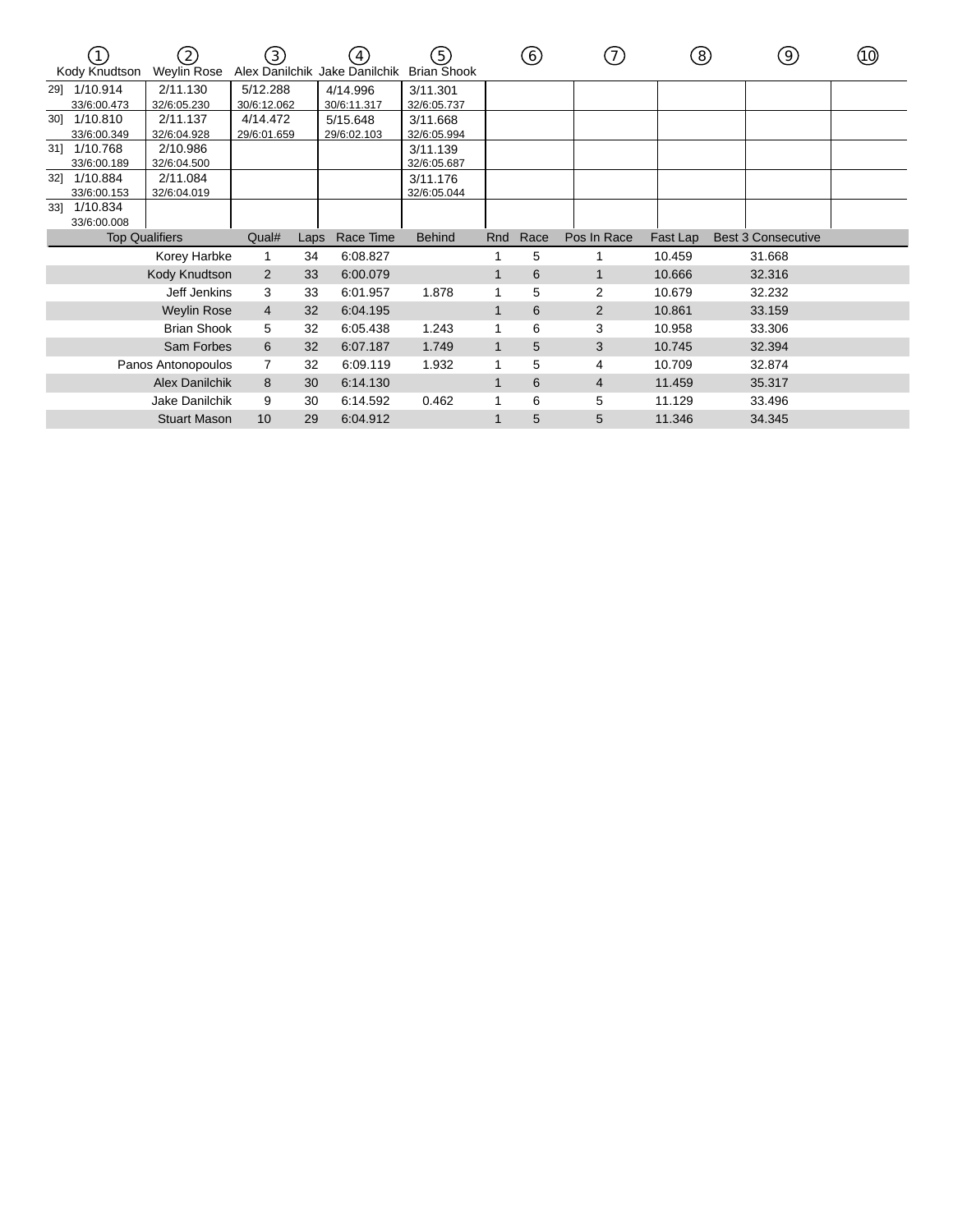# **ROSCORING PRO** #59740 1/13/2018

*TQ: Mark Brown 29/6:05.373*

*Rnd* **1 1** 

|                                                                                                   | <b>Formula 1</b>                                                                                        |               |                         |                         |    |                          |  |                                       |                         |       |     |                      |                             |       |                          |  | TQ: Mark Brown 29/6:05.373<br>ID: 177 |
|---------------------------------------------------------------------------------------------------|---------------------------------------------------------------------------------------------------------|---------------|-------------------------|-------------------------|----|--------------------------|--|---------------------------------------|-------------------------|-------|-----|----------------------|-----------------------------|-------|--------------------------|--|---------------------------------------|
|                                                                                                   |                                                                                                         | Pos           |                         | Driver Name Laps        |    | <b>Time</b>              |  | <b>Behind</b>                         | Fast                    | Top 5 |     | Average-<br>Top 10   | Top 15                      | Rank  | Laps in<br>1st, 2nd, 3rd |  | Q#                                    |
|                                                                                                   | $\left(6\right)$                                                                                        | $\mathbf 1$ . |                         | Mark Brown              | 29 | 6:05.373                 |  |                                       | [12.161] 12.233 12.304  |       |     |                      | 12.352                      | 1/1   | 29 0 0                   |  | 1                                     |
|                                                                                                   | $\mathfrak{D}% _{T}=\mathfrak{D}_{T}\!\left( a,b\right) ,\ \mathfrak{D}_{T}=C_{T}\!\left( a,b\right) ,$ | 2.            |                         | <b>Russ Dyer</b>        | 25 | 6:04.286                 |  |                                       | 13.618 13.832 13.981    |       |     |                      | 14.145                      | 8/10  | 0223                     |  | $\overline{2}$                        |
|                                                                                                   | $\bigcap$                                                                                               | 3.            |                         | Scott Heywood           | 25 | 6:08.657                 |  | 4.371                                 |                         |       |     |                      | 13.197 13.872 14.106 14.296 | 3/5   | 0 122                    |  | $\sqrt{3}$                            |
|                                                                                                   | 5)                                                                                                      | 4.            |                         | Ernie Madhavan          | 24 | 6:11.534                 |  |                                       |                         |       |     | 14.457 14.661 14.814 | 15.013                      | 2/5   | <b>State State</b>       |  | $\overline{4}$                        |
|                                                                                                   | 3)                                                                                                      | 5.            |                         | Todd Tamayo             | 22 | 6:09:101                 |  |                                       |                         |       |     | 14.472 14.759 15.065 | 15.426                      | 1/3   |                          |  | 5                                     |
|                                                                                                   | $\boxed{4}$                                                                                             | 6.            |                         | Dave Hawley             | 16 | 6:04.503                 |  |                                       |                         |       |     |                      | 13.431 13.698 13.938 14.395 | 10/10 | 020                      |  | 6                                     |
| See all of your Practice Laps / Racing / Heat Sheets / TQ / Graphs and more on RCS coring Pro.com |                                                                                                         |               |                         |                         |    |                          |  |                                       |                         |       |     |                      |                             |       |                          |  |                                       |
|                                                                                                   | (1)                                                                                                     |               | 2                       | $\circled{3}$           |    | (4)                      |  | $\circleds$                           | (6)                     |       | (7) |                      | (8)                         |       | $\circledcirc$           |  | $^{\circledR}$                        |
|                                                                                                   | Scott Heywood                                                                                           |               | Russ Dyer               | Todd Tamayo             |    |                          |  | Dave Hawley Ernie Madhavar Mark Brown |                         |       |     |                      |                             |       |                          |  |                                       |
| 11                                                                                                | 4/14.339<br>26/6:12.084                                                                                 |               | 3/14.222<br>26/6:09.072 | 6/15.866<br>23/6:05.001 |    | 2/14.032<br>26/6:04.078  |  | 5/14.894<br>25/6:12.025               | 1/12.682<br>29/6:07.072 |       |     |                      |                             |       |                          |  |                                       |
| 2]                                                                                                | 4/15.175                                                                                                |               | 3/13.984                | 6/16.945                |    | 2/13.845                 |  | 5/15.010                              | 1/13.696                |       |     |                      |                             |       |                          |  |                                       |
|                                                                                                   | 25/6:08.875                                                                                             |               | 26/6:06.073             | 22/6:00.091             |    | 26/6:02.044              |  | 25/6:13.075                           | 28/6:09.032             |       |     |                      |                             |       |                          |  |                                       |
| 3 <sup>1</sup>                                                                                    | 2/13.197                                                                                                |               | 3/15.079                | 6/17.906                |    | 5/17.509                 |  | 4/15.319                              | 1/12.333                |       |     |                      |                             |       |                          |  |                                       |
| 4]                                                                                                | 26/6:10.153<br>3/14.787                                                                                 |               | 25/6:00.666<br>2/13.963 | 22/6:11.946<br>5/15.518 |    | 24/6:03.012<br>6/148.578 |  | 24/6:01.076<br>4/14.773               | 28/6:01.293<br>1/12.185 |       |     |                      |                             |       |                          |  |                                       |
|                                                                                                   | 26/6:13.075                                                                                             |               | 26/6:12.125             | 22/6:04.265             |    | 8/6:27.092               |  | 25/6:15.375                           | 29/6:09.025             |       |     |                      |                             |       |                          |  |                                       |
| 5]                                                                                                | 3/14.368                                                                                                |               | 2/13.638                | 5/14.849                |    | 6/14.203                 |  | 4/16.061                              | 1/12.509                |       |     |                      |                             |       |                          |  |                                       |
|                                                                                                   | 26/6:13.724                                                                                             |               | 26/6:08.628             | 23/6:12.968             |    | 9/6:14.706               |  | 24/6:05.088                           | 29/6:07.778             |       |     |                      |                             |       |                          |  |                                       |
| 61                                                                                                | 3/14.798<br>25/6:01.083                                                                                 |               | 2/15.041<br>26/6:12.363 | 5/20.479<br>22/6:12.386 |    | 6/14.267<br>10/6:10.716  |  | 4/14.776<br>24/6:03.032               | 1/12.465<br>29/6:06.705 |       |     |                      |                             |       |                          |  |                                       |
| 7]                                                                                                | 3/16.203                                                                                                |               | 2/13.618                | 5/14.472                |    | 6/13.945                 |  | 4/15.842                              | 1/12.377                |       |     |                      |                             |       |                          |  |                                       |
|                                                                                                   | 25/6:07.392                                                                                             |               | 26/6:09.072             | 22/6:04.665             |    | 11/6:11.454              |  | 24/6:05.725                           | 29/6:05.607             |       |     |                      |                             |       |                          |  |                                       |
| 81                                                                                                | 3/14.603                                                                                                |               | 2/14.611                | 5/14.751                |    | 6/14.377                 |  | 4/18.499                              | 1/12.182                |       |     |                      |                             |       |                          |  |                                       |
|                                                                                                   | 25/6:07.093                                                                                             |               | 26/6:11.002             | 23/6:16.021             |    | 12/6:16.014              |  | 24/6:15.051                           | 29/6:04.058             |       |     |                      |                             |       |                          |  |                                       |
| 91                                                                                                | 3/14.541<br>25/6:06.694                                                                                 |               | 2/14.344<br>26/6:11.222 | 5/14.915<br>23/6:12.344 |    | 6/14.249<br>13/6:22.777  |  | 4/16.153<br>23/6:01.176               | 1/12.161<br>29/6:02.079 |       |     |                      |                             |       |                          |  |                                       |
|                                                                                                   | 10] 3/15.202                                                                                            |               | 2/14.103                | 5/14.808                |    | 6/15.781                 |  | 4/14.457                              | 1/12.353                |       |     |                      |                             |       |                          |  |                                       |
|                                                                                                   | 25/6:08.025                                                                                             |               | 26/6:10.076             | 23/6:09.173             |    | 13/6:05.027              |  | 24/6:13.872                           | 29/6:02.326             |       |     |                      |                             |       |                          |  |                                       |
|                                                                                                   | 11] 3/14.926                                                                                            |               | 2/14.095                | 5/21.465                |    | 6/14.607                 |  | 4/14.917                              | 1/12.607                |       |     |                      |                             |       |                          |  |                                       |
|                                                                                                   | 25/6:08.005                                                                                             |               | 26/6:10.381             | 22/6:03.094             |    | 14/6:15.950              |  | 24/6:12.436                           | 29/6:02.631             |       |     |                      |                             |       |                          |  |                                       |
|                                                                                                   | 12] 3/13.827<br>25/6:06.604                                                                             |               | 2/15.194<br>26/6:12.428 | 5/15.851<br>22/6:02.067 |    | 6/14.217<br>14/6:01.211  |  | 4/15.510<br>24/6:12.042               | 1/12.390<br>29/6:02.355 |       |     |                      |                             |       |                          |  |                                       |
|                                                                                                   | 13] 3/14.217                                                                                            |               | 2/13.984                | $\overline{5/18.520}$   |    | 6/13.616                 |  | 4/14.647                              | 1/12.343                |       |     |                      |                             |       |                          |  |                                       |
|                                                                                                   | 25/6:05.730                                                                                             |               | 26/6:11.076             | 22/6:06.113             |    | 15/6:12.957              |  | 24/6:10.818                           | 29/6:02.009             |       |     |                      |                             |       |                          |  |                                       |
|                                                                                                   | 14] 3/16.033                                                                                            |               | 2/15.399                | 5/19.995                |    | 6/13.431                 |  | 4/15.892                              | 1/12.411                |       |     |                      |                             |       |                          |  |                                       |
|                                                                                                   | 25/6:08.025<br>15] 3/15.043                                                                             |               | 26/6:13.805<br>2/14.636 | 22/6:11.391<br>5/20.582 |    | 15/6:00.707              |  | 24/6:11.571                           | 29/6:01.857             |       |     |                      |                             |       |                          |  |                                       |
|                                                                                                   | 25/6:08 766                                                                                             |               | 26/6:14.244             | 22/6.16.816             |    | 6/13.655<br>16/6.13664   |  | 4/15.313<br>24/6:11 296               | 1/12.450<br>29/6:01.804 |       |     |                      |                             |       |                          |  |                                       |
|                                                                                                   | 16] 3/15.927                                                                                            |               | 2/15.910                | 5/15.370                |    | 6/14.191                 |  | 4/15.021                              | 1/12.304                |       |     |                      |                             |       |                          |  |                                       |
|                                                                                                   | 25/6:10.609                                                                                             |               | 25/6:02.218             | 22/6:14.398             |    | 16/6:04.005              |  | 24/6:10.062                           | 29/6:01.503             |       |     |                      |                             |       |                          |  |                                       |
|                                                                                                   | 17] 3/14.832                                                                                            |               | 2/14.583                | 5/16.489                |    |                          |  | 4/15.323                              | 1/12.801                |       |     |                      |                             |       |                          |  |                                       |
|                                                                                                   | 25/6:10.617<br>18] 3/15.292                                                                             |               | 25/6:02.352<br>2/14.264 | 22/6:13.715<br>5/15.484 |    |                          |  | 24/6:10.461<br>4/14.654               | 29/6:02.073<br>1/12.411 |       |     |                      |                             |       |                          |  |                                       |
|                                                                                                   | 25/6:11.263                                                                                             |               | 25/6:02.041             | 22/6:11.873             |    |                          |  | 24/6:09.413                           | 29/6:01.952             |       |     |                      |                             |       |                          |  |                                       |
|                                                                                                   | 19] 3/14.362                                                                                            |               | 2/15.354                | 5/15.458                |    |                          |  | 4/15.595                              | 1/12.697                |       |     |                      |                             |       |                          |  |                                       |
|                                                                                                   | 25/6:10.618                                                                                             |               | 25/6:03.184             | 22/6:10.202             |    |                          |  | 24/6:09.675                           | 29/6:02.286             |       |     |                      |                             |       |                          |  |                                       |
|                                                                                                   | 20] 3/14.152                                                                                            |               | 2/13.959                | 5/18.752                |    |                          |  | 4/15.605                              | 1/12.717                |       |     |                      |                             |       |                          |  |                                       |
|                                                                                                   | 25/6:09.775<br>21] 3/14.214                                                                             |               | 25/6:02.475<br>2/14.954 | 22/6:12.328<br>5/15.028 |    |                          |  | 24/6:09.912<br>4/16.356               | 29/6:02.601<br>1/12.562 |       |     |                      |                             |       |                          |  |                                       |
|                                                                                                   | 25/6:09.095                                                                                             |               | 25/6:03.023             | 22/6:10.333             |    |                          |  | 24/6:10.994                           | 29/6:02.693             |       |     |                      |                             |       |                          |  |                                       |
|                                                                                                   | 22] 3/15.576                                                                                            |               | 2/15.608                | 5/15.598                |    |                          |  | 4/14.997                              | 1/12.464                |       |     |                      |                             |       |                          |  |                                       |
|                                                                                                   | 25/6:10.011                                                                                             |               | 25/6:04.025             | 22/6:09.001             |    |                          |  | 24/6:10.483                           | 29/6:02.631             |       |     |                      |                             |       |                          |  |                                       |
|                                                                                                   | 23] 3/14.654<br>25/6:09.858                                                                             |               | 2/14.931<br>25/6:04.641 |                         |    |                          |  | 4/15.883<br>24/6:10.956               | 1/14.281<br>29/6:04.870 |       |     |                      |                             |       |                          |  |                                       |
|                                                                                                   | 24] 3/14.418                                                                                            |               | 2/14.561                |                         |    |                          |  | 4/16.037                              | 1/12.458                |       |     |                      |                             |       |                          |  |                                       |
|                                                                                                   | 25/6:09.468                                                                                             |               | 25/6:04.614             |                         |    |                          |  | 24/6:11.053                           | 29/6:04.723             |       |     |                      |                             |       |                          |  |                                       |
|                                                                                                   | 25] 3/13.971                                                                                            |               | 2/14.251                |                         |    |                          |  |                                       | 1/12.875                |       |     |                      |                             |       |                          |  |                                       |
| 26]                                                                                               | 25/6:08.066                                                                                             |               | 25/6:04.029             |                         |    |                          |  |                                       | 29/6:05.063<br>1/12.849 |       |     |                      |                             |       |                          |  |                                       |
|                                                                                                   |                                                                                                         |               |                         |                         |    |                          |  |                                       | 29/6:05.355             |       |     |                      |                             |       |                          |  |                                       |
| 27]                                                                                               |                                                                                                         |               |                         |                         |    |                          |  |                                       | 1/12.579                |       |     |                      |                             |       |                          |  |                                       |
|                                                                                                   |                                                                                                         |               |                         |                         |    |                          |  |                                       | 29/6:05.335             |       |     |                      |                             |       |                          |  |                                       |

 $+$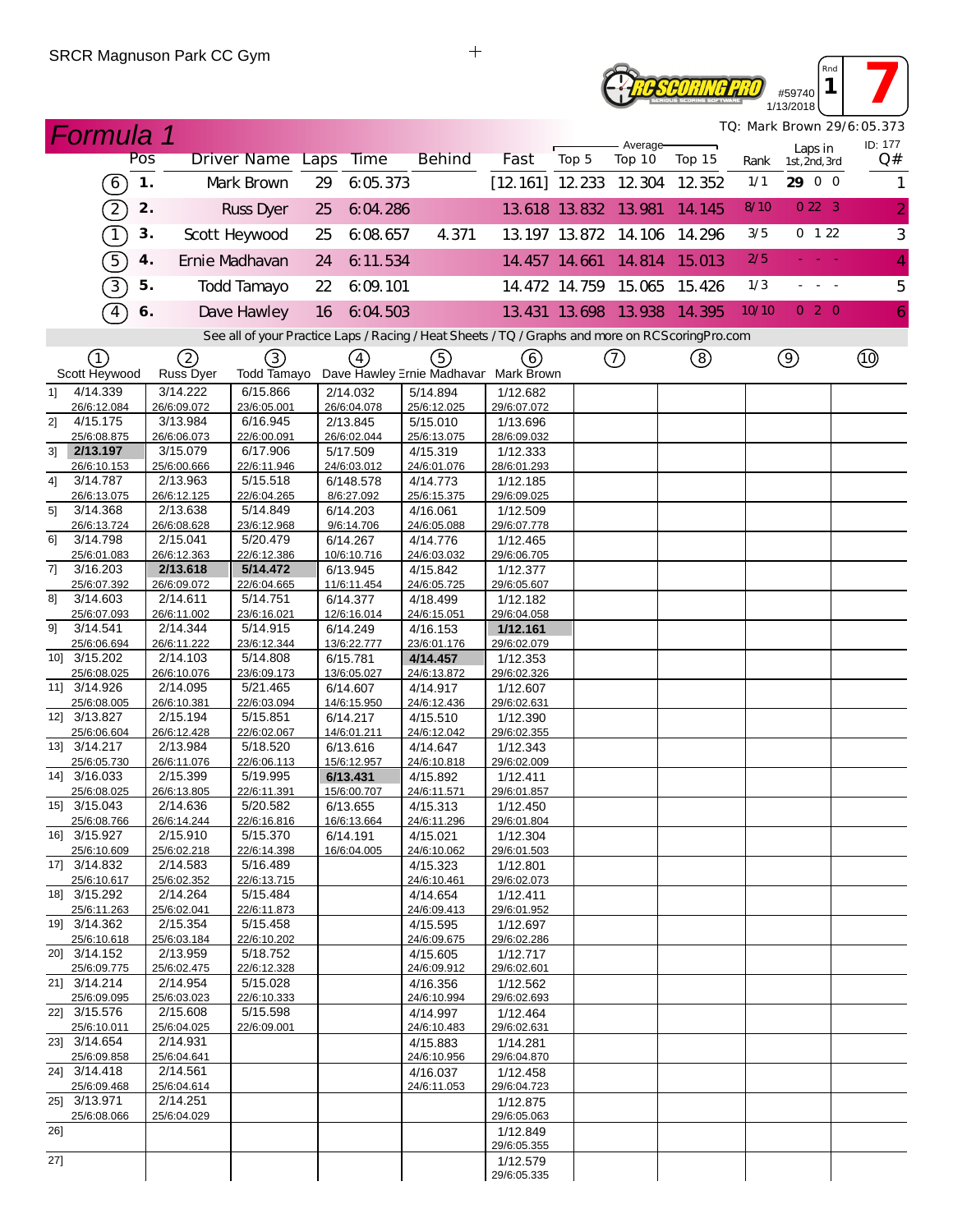| Scott Heywood         | $\left( 2\right)$<br><b>Russ Dyer</b> | $\left[3\right]$<br>Todd Tamayo |      | $\overline{4}$ .<br>Dave Hawley Ernie Madhavar | (5)           | (6)<br>Mark Brown       |                | (8)      | 9                         | (10) |
|-----------------------|---------------------------------------|---------------------------------|------|------------------------------------------------|---------------|-------------------------|----------------|----------|---------------------------|------|
| 28]                   |                                       |                                 |      |                                                |               | 1/12.622<br>29/6:05.358 |                |          |                           |      |
| 29]                   |                                       |                                 |      |                                                |               | 1/12.609<br>29/6:05.037 |                |          |                           |      |
| <b>Top Qualifiers</b> |                                       | Qual#                           | Laps | Race Time                                      | <b>Behind</b> | Rnd Race                | Pos In Race    | Fast Lap | <b>Best 3 Consecutive</b> |      |
|                       | Mark Brown                            |                                 | 29   | 6:05.373                                       |               |                         |                | 12.161   | 36.696                    |      |
|                       | <b>Russ Dyer</b>                      | 2                               | 25   | 6:04.286                                       |               |                         | $\overline{2}$ | 13.618   | 42.297                    |      |
|                       | Scott Heywood                         | 3                               | 25   | 6:08.657                                       | 4.371         |                         | 3              | 13.197   | 42.352                    |      |
|                       | Ernie Madhavan                        | $\overline{4}$                  | 24   | 6:11.534                                       |               |                         | $\overline{4}$ | 14.457   | 44.884                    |      |
|                       | Todd Tamayo                           | 5                               | 22   | 6:09.101                                       |               |                         | 5              | 14.472   | 44.138                    |      |
|                       | Dave Hawley                           | 6                               | 16   | 6:04.503                                       |               |                         | 6              | 13.431   | 40.702                    |      |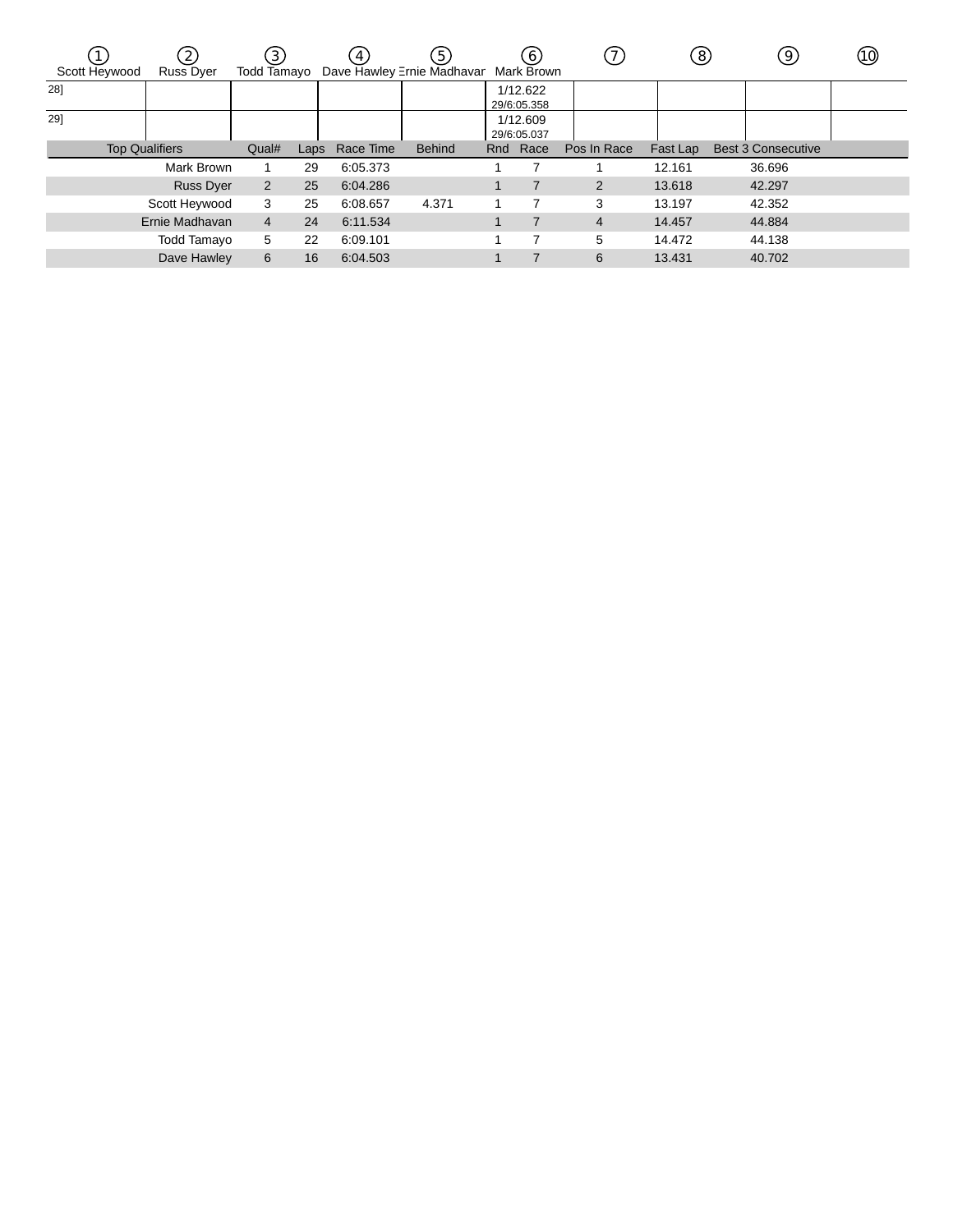#### *C SCORING PRO* #59740 1/13/2018

*TQ: Travis Schreven 31/6:08.785*

*Rnd* **1 8** 

| <b>Stock Touring</b>                                                                                                                                                                                                                |               |                         |                         |    |                         |  |                         |                          |       |                         |                      |                             |                         |               |                | TQ: Travis Schreven 31/6:08.785<br>ID: 178 |
|-------------------------------------------------------------------------------------------------------------------------------------------------------------------------------------------------------------------------------------|---------------|-------------------------|-------------------------|----|-------------------------|--|-------------------------|--------------------------|-------|-------------------------|----------------------|-----------------------------|-------------------------|---------------|----------------|--------------------------------------------|
|                                                                                                                                                                                                                                     | Pos           | <b>Driver Name Laps</b> |                         |    | <b>Time</b>             |  | <b>Behind</b>           | Fast                     | Top 5 |                         | Average-<br>Top 10   | Top 15                      | Rank                    | 1st, 2nd, 3rd | Laps in        | Q#                                         |
| $\boxed{1}$                                                                                                                                                                                                                         | $\mathbf 1$ . | Travis Schreven         |                         | 31 | 6:08.785                |  |                         | $[11.269]$ 11.368 11.419 |       |                         |                      | 11.448                      | 1/1                     | 24 5 2        |                | 1                                          |
| $\left( 2\right)$                                                                                                                                                                                                                   | 2.            | Kelsey Myoshi           |                         | 29 | 6:05.191                |  |                         | 11.922 12.051 12.131     |       |                         |                      | 12.192                      | 1/4                     |               | 7 22 0         | $\overline{2}$                             |
| $\sqrt{4}$                                                                                                                                                                                                                          | 3.            | Mke Malkinson           |                         | 29 | 6:07.085                |  | 1.894                   |                          |       |                         | 11.557 11.646 11.740 | 11.802                      | 5/6                     |               | 0 0 10         | 3                                          |
| $\left( \overline{8}\right)$                                                                                                                                                                                                        | 4.            | <b>Brandon Dyche</b>    |                         | 29 | 6:10.849                |  | 3.764                   |                          |       |                         | 11.888 11.916 12.056 | 12.129                      | 7/8                     |               | 009            | 4                                          |
| $\mathcal{T}$                                                                                                                                                                                                                       | 5.            | Andrew Kaltsounis       |                         | 27 | 6.02.354                |  |                         |                          |       |                         | 12.341 12.595 12.699 | 12.789                      | 5/5                     |               | $\sim$ $ \sim$ | 5                                          |
| $\Theta$                                                                                                                                                                                                                            | 6.            | John Glasgow            |                         | 27 | 6:03.710                |  | 1.356                   |                          |       |                         |                      | 11.882 12.123 12.254 12.388 | 7/7                     |               | 001            | 6                                          |
| $\boxed{3}$                                                                                                                                                                                                                         | 7.            | Robert McIntyre         |                         | 26 | 6:11.228                |  |                         |                          |       |                         | 12.731 12.984 13.265 | 13.451                      | 1/1                     |               |                | $\overline{7}$                             |
| $\widehat{5}$                                                                                                                                                                                                                       | 8.            | Craig Bauman            |                         | 19 | 4:59.607                |  |                         |                          |       |                         | 13.377 13.567 13.730 | 13.973                      | 1/1                     |               |                | 8                                          |
| 6                                                                                                                                                                                                                                   | 9.            | <b>Jack Browers</b>     |                         | 11 | 2:21.035                |  |                         | 12.400 12.534 12.698     |       |                         |                      |                             | 6/7                     |               | 027            | 9                                          |
| See all of your Practice Laps / Racing / Heat Sheets / TQ / Graphs and more on RCS coring Pro.com                                                                                                                                   |               |                         |                         |    |                         |  |                         |                          |       |                         |                      |                             |                         |               |                |                                            |
| 5)<br>(2)<br>$\left(3\right)$<br>$\left(7\right)$<br>(8)<br>(9)<br>(1)<br>$\left(4\right)$<br>6<br>Travis Schreven Kelsey MiyoshiRobert McIntyreMike MalkinsonCraig Bauman Jack Browers Andrew Kaltsouni Brandon Dyche John Glasgow |               |                         |                         |    |                         |  |                         |                          |       |                         |                      |                             |                         |               |                |                                            |
| 1/11.455<br>11                                                                                                                                                                                                                      |               | 2/12.319                | 9/17.965                |    | 8/17.785                |  | 6/13.957                | 5/13.291                 |       | 4/12.962                |                      | 3/12.526                    | 7/14.027                |               |                |                                            |
| 32/6:06.072                                                                                                                                                                                                                         |               | 30/6:09.006             | 21/6:17.016             |    | 21/6:13.059             |  | 26/6:02.096             | 28/6:12.012              |       | 28/6:02.088             |                      | 29/6:03.037                 | 26/6:04.078             |               |                |                                            |
| 21<br>1/11.269                                                                                                                                                                                                                      |               | 2/12.012                | 9/14.388                |    | 8/13.056                |  | 7/14.084                | 5/12.799                 |       | 4/13.091                |                      | 3/13.508                    | 6/12.397                |               |                |                                            |
| 32/6:03.052<br>1/11.481<br>31                                                                                                                                                                                                       |               | 30/6:04.095<br>2/12.153 | 23/6:12.025<br>9/14.982 |    | 24/6:10.008<br>5/12.441 |  | 26/6:04.052<br>6/15.551 | 28/6:05.026<br>3/12.734  |       | 28/6:04.007<br>7/17.795 |                      | 28/6:04.042<br>8/20.063     | 28/6:09.088<br>4/12.968 |               |                |                                            |
| 32/6:04.008                                                                                                                                                                                                                         |               | 30/6:04.008             | 23/6:02.094             |    | 25/6:00.666             |  | 25/6:03.025             | 28/6:02.032              |       | 25/6:05.416             |                      | 24/6:08.008                 | 28/6:07.064             |               |                |                                            |
| 41<br>3/17.823                                                                                                                                                                                                                      |               | 1/12.666                | 8/13.668                |    | 9/18.281                |  | 6/13.746                | 2/12.655                 |       | 5/13.099                |                      | 7/13.051                    | 4/16.960                |               |                |                                            |
| 28/6:04.021<br>5 <sup>1</sup><br>3/12.576                                                                                                                                                                                           |               | 30/6:08.625<br>1/12.228 | 24/6:06.366<br>7/13.631 |    | 24/6:09.036             |  | 26/6:12.071             | 28/6:00.036              |       | 26/6:10.175             |                      | 25/6:09.687                 | 26/6:06.275             |               |                |                                            |
| 28/6:01.076                                                                                                                                                                                                                         |               | 30/6:08.028             | 25/6:13.015             |    | 8/13.659<br>24/6:01.056 |  | 9/18.110<br>24/6:02.016 | 2/12.400<br>29/6:10.504  |       | 5/13.256<br>26/6:05.004 |                      | 6/13.827<br>25/6:04.009     | 4/12.820<br>27/6:13.518 |               |                |                                            |
| 2/11.808<br>61                                                                                                                                                                                                                      |               | 1/12.550                | 7/12.731                |    | 8/13.298                |  | 9/13.832                | 3/12.569                 |       | 5/13.346                |                      | 6/13.162                    | 4/12.110                |               |                |                                            |
| 29/6:09.315                                                                                                                                                                                                                         |               | 30/6:09.065             | 25/6:04.364             |    | 25/6:08.833             |  | 25/6:12.372             | 29/6:09.508              |       | 26/6:02.005             |                      | 26/6:13.273                 | 27/6:05.076             |               |                |                                            |
| 7]<br>2/12.299<br>29/6:07.512                                                                                                                                                                                                       |               | 1/12.584<br>30/6:10.757 | 9/16.665<br>25/6:11.535 |    | 7/12.709<br>25/6:01.535 |  | 8/13.614<br>25/6:07.464 | 3/12.413<br>29/6:08.134  |       | 6/17.326<br>25/6:00.025 |                      | 5/12.198<br>26/6:05.262     | 4/11.882<br>28/6:12.064 |               |                |                                            |
| 2/11.528<br>81                                                                                                                                                                                                                      |               | 1/11.922                | 9/18.029                |    | 6/11.650                |  | 8/14.077                | 3/14.049                 |       | 7/12.893                |                      | 5/12.412                    | 4/12.464                |               |                |                                            |
| 29/6:03.037                                                                                                                                                                                                                         |               | 30/6:09.112             | 24/6:06.018             |    | 26/6:06.086             |  | 25/6:05.531             | 28/6:00.185              |       | 26/6:09.752             |                      | 27/6:13.781                 | 28/6:09.705             |               |                |                                            |
| 2/12.544<br>91                                                                                                                                                                                                                      |               | 1/13.196                | 9/14.211                |    | 6/11.661                |  | 8/14.336                | 3/12.712                 |       | 7/13.114                |                      | 5/12.210                    | 4/13.741                |               |                |                                            |
| 29/6:03.402<br>10] 2/11.509                                                                                                                                                                                                         |               | 30/6:12.001<br>1/12.413 | 24/6:03.386<br>9/13.021 |    | 27/6:13.062<br>6/11.811 |  | 25/6:04.075<br>8/13.670 | 29/6:12.553<br>3/12.776  |       | 26/6:06.542<br>7/12.770 |                      | 27/6:08.088<br>5/12.248     | 28/6:11.373<br>4/14.581 |               |                |                                            |
| 29/6:00.441                                                                                                                                                                                                                         |               | 30/6:12.012             | 25/6:13.225             |    | 27/6:08.145             |  | 25/6:02.045             | 29/6:12.036              |       | 26/6:03.009             |                      | 27/6:05.067                 | 27/6:01.665             |               |                |                                            |
| 11] 1/11.826                                                                                                                                                                                                                        |               | 2/13.022                | 9/13.865                |    | 6/11.886                |  | 8/13.377                | 3/12.637                 |       | 7/13.449                |                      | 5/12.397                    | 4/13.461                |               |                |                                            |
| 30/6:11.236<br>12] 1/11.486                                                                                                                                                                                                         |               | 29/6:01.034<br>2/12.257 | 25/6:10.818<br>8/14.402 |    | 27/6:03.861             |  | 26/6:14.281             | 29/6:11.806              |       | 26/6:01.872             |                      | 27/6:02.290                 | 27/6:01.824             |               |                |                                            |
| 30/6:08.369                                                                                                                                                                                                                         |               | 29/6:00.856             | 25/6:09.916             |    | 5/11.710<br>28/6:13.216 |  | 7/14.755<br>25/6:00.645 |                          |       | 6/12.699<br>27/6:13.005 |                      | 3/11.940<br>28/6:12.026     | 4/12.403<br>28/6:12.089 |               |                |                                            |
| 13] 1/12.904                                                                                                                                                                                                                        |               | 2/12.236                | 8/13.315                |    | 5/12.649                |  | 7/13.453                |                          |       | 6/12.341                |                      | 4/12.355                    | 3/11.992                |               |                |                                            |
| 30/6:10.407                                                                                                                                                                                                                         |               | 29/6:00.403             | 25/6:07.057             |    | 28/6:11.753             |  | 26/6:13.012             |                          |       | 27/6:09.983             |                      | 28/6:10.246                 | 28/6:10.052             |               |                |                                            |
| 14] 1/11.424<br>30/6:08.421                                                                                                                                                                                                         |               | 2/12.089<br>30/6:12.107 | 8/13.457<br>25/6:04.875 |    | 4/11.952<br>28/6:09.001 |  | 7/13.853<br>26/6:12.208 |                          |       | 6/12.886<br>27/6:08.415 |                      | 3/12.289<br>28/6:08.038     | 5/14.469<br>28/6:12.054 |               |                |                                            |
| 15] 1/11.369                                                                                                                                                                                                                        |               | 2/12.328                | 8/12.848                |    | 3/11.767                |  | 7/13.724                |                          |       | 6/12.686                |                      | 4/12.153                    | 5/12.367                |               |                |                                            |
| 30/6:06.006                                                                                                                                                                                                                         |               | 30/6:11.094             | 25/6:01.966             |    | 28/6:06.464             |  | 26/6:11.176             |                          |       | 27/6:06.678             |                      | 28/6:06.501                 | 28/6:10.794             |               |                |                                            |
| 16] 1/11.405                                                                                                                                                                                                                        |               | 2/12.154                | 8/14.658<br>25/6:02.025 |    | 3/11.868                |  | 7/16.630<br>25/6:00.578 |                          |       | 6/15.076                |                      | 4/11.888                    | 5/12.293<br>28/6:09.127 |               |                |                                            |
| 30/6:05.081<br>17] 1/11.468                                                                                                                                                                                                         |               | 30/6:11.493<br>2/12.081 | 8/13.885                |    | 28/6:04.315<br>4/12.841 |  | 7/14.176                |                          |       | 27/6:09.208<br>6/13.002 |                      | 28/6:04.402<br>3/12.676     | 5/12.790                |               |                |                                            |
| 30/6:03.829                                                                                                                                                                                                                         |               | 30/6:10.958             | 25/6:01.352             |    | 28/6:04.032             |  | 25/6:00.205             |                          |       | 27/6:08.137             |                      | 28/6:03.835                 | 28/6:08.048             |               |                |                                            |
| 18] 1/11.466                                                                                                                                                                                                                        |               | 2/13.035                | 7/13.870                |    | 4/12.462                |  | 8/14.943                |                          |       | 6/14.226                |                      | 3/12.476                    | 5/12.479                |               |                |                                            |
| 30/6:02.733<br>19] 1/11.373                                                                                                                                                                                                         |               | 30/6:12.066<br>2/14.376 | 25/6:00.541<br>7/13.091 |    | 28/6:03.206<br>3/11.903 |  | 25/6:00.958<br>8/39.719 |                          |       | 27/6:09.003<br>6/12.744 |                      | 28/6:03.035<br>4/12.190     | 28/6:07.422<br>5/13.189 |               |                |                                            |
| 30/6:01.594                                                                                                                                                                                                                         |               | 29/6:02.683             | 26/6:13.141             |    | 28/6:01.627             |  | 23/6:02.685             |                          |       | 27/6:07.711             |                      | 28/6:01.892                 | 28/6:07.522             |               |                |                                            |
| 20] 1/11.535                                                                                                                                                                                                                        |               | 2/12.297                | 7/13.230                |    | 4/12.760                |  |                         |                          |       | 6/13.006                |                      | 3/11.891                    | 5/12.394                |               |                |                                            |
| 30/6:00.825                                                                                                                                                                                                                         |               | 29/6:02.384             | 26/6:11.683<br>7/13.756 |    | 28/6:01.041             |  |                         |                          |       | 27/6:06.889             |                      | 28/6:00.444                 | 28/6:06.506             |               |                |                                            |
| 21] 1/11.492<br>30/6:00.057                                                                                                                                                                                                         |               | 2/13.013<br>29/6:03.093 | 26/6:11.002             |    | 4/12.114<br>28/6:00.346 |  |                         |                          |       | 6/12.612<br>27/6:05.631 |                      | 3/12.254<br>29/6:12.456     | 5/12.362<br>28/6:05.533 |               |                |                                            |
| 22] 1/12.026                                                                                                                                                                                                                        |               | 2/12.272                | 7/15.007                |    | 4/11.557                |  |                         |                          |       | 6/12.800                |                      | 3/11.930                    | 5/15.355                |               |                |                                            |
| 30/6:00.095                                                                                                                                                                                                                         |               | 29/6:02.763             | 26/6:11.882             |    | 29/6:11.049             |  |                         |                          |       | 27/6:04.720             |                      | 29/6:11.252                 | 28/6:08.454             |               |                |                                            |
| 23] 1/11.708<br>31/6:11.069                                                                                                                                                                                                         |               | 2/12.352<br>29/6:02.563 | 7/14.803<br>26/6:12.455 |    | 3/11.864<br>29/6:10.292 |  |                         |                          |       | 6/13.116<br>27/6:04.265 |                      | 4/12.468<br>29/6:10.834     | 5/12.340                | 28/6:07.457   |                |                                            |
| 24] 1/11.713                                                                                                                                                                                                                        |               | 2/14.749                | 7/13.659                |    | 3/11.883                |  |                         |                          |       | 6/12.819                |                      | 4/15.050                    | 5/14.020                |               |                |                                            |
| 31/6:11.341                                                                                                                                                                                                                         |               | 29/6:05.279             | 26/6:11.735             |    | 29/6:09.230             |  |                         |                          |       | 27/6:03.498             |                      | 28/6:00.686                 | 28/6:08.503             |               |                |                                            |
| 25] 1/11.606                                                                                                                                                                                                                        |               | 2/12.963                | 7/14.353                |    | 3/11.857                |  |                         |                          |       | 6/13.624                |                      | 4/12.715                    | 5/13.689                |               |                |                                            |

 $\ddot{+}$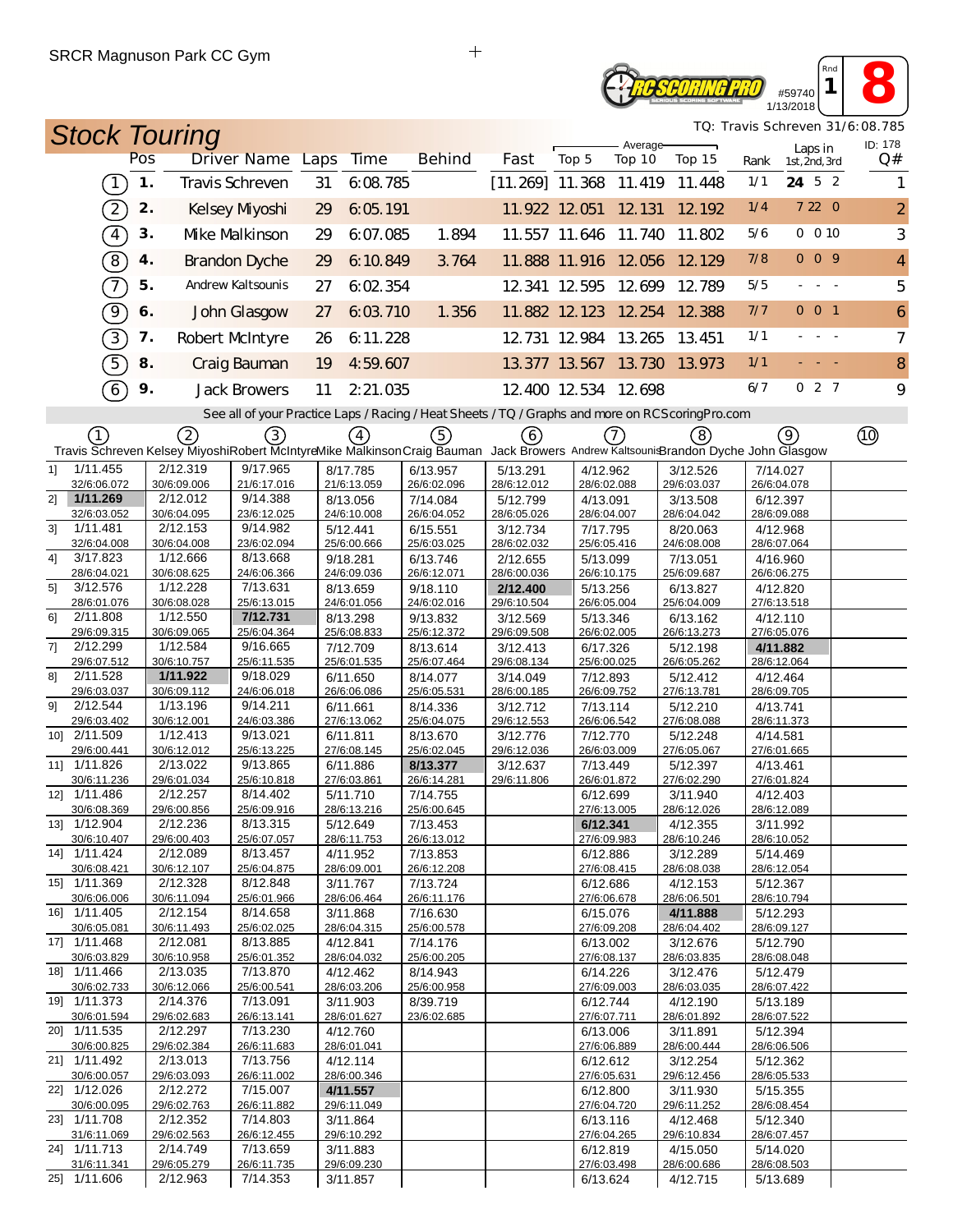|                          |                       | (2)                                                                                   | $\left(3\right)$ |      | 4           | (5)           |              | $\mathbf{6}$ |             | $\left(8\right)$ | 9)                                          | 10) |
|--------------------------|-----------------------|---------------------------------------------------------------------------------------|------------------|------|-------------|---------------|--------------|--------------|-------------|------------------|---------------------------------------------|-----|
|                          |                       | Travis Schreven Kelsey MiyoshiRobert McIntyreMike Malkinson Craig Bauman Jack Browers |                  |      |             |               |              |              |             |                  | Andrew Kaltsouni Brandon Dyche John Glasgow |     |
|                          | 31/6:10.871           | 29/6:05.713                                                                           | 26/6:11.789      |      | 29/6:08.207 |               |              |              | 27/6:03.679 | 28/6:00.505      | 28/6:09.096                                 |     |
| 261                      | 1/11.652              | 2/12.520                                                                              | 7/13.738         |      | 3/13.561    |               |              |              | 6/12.641    | 4/12.232         | 5/12.732                                    |     |
|                          | 31/6:10.509           | 29/6:05.611                                                                           | 26/6:11.023      |      | 29/6:09.017 |               |              |              | 27/6:02.817 | 29/6:12.661      | 28/6:08.062                                 |     |
| 271                      | 1/11.603              | 2/12.180                                                                              |                  |      | 3/11.655    |               |              |              | 5/12.975    | 4/11.933         | 6/21.425                                    |     |
|                          | 31/6:10.105           | 29/6:05.152                                                                           |                  |      | 29/6:08.020 |               |              |              | 27/6:02.035 | 29/6:11.672      | 27/6:03.071                                 |     |
| 28]                      | 1/11.529              | 2/12.492                                                                              |                  |      | 3/12.017    |               |              |              |             | 4/12.236         |                                             |     |
|                          | 31/6:09.652           | 29/6:05.047                                                                           |                  |      | 29/6:07.326 |               |              |              |             | 29/6:11.075      |                                             |     |
| 291                      | 1/11.595              | 2/12.732                                                                              |                  |      | 3/12.428    |               |              |              |             | 4/12.571         |                                             |     |
|                          | 31/6:09.295           | 29/6:05.019                                                                           |                  |      | 29/6:07.008 |               |              |              |             | 29/6:10.085      |                                             |     |
| 301                      | 1/11.834              |                                                                                       |                  |      |             |               |              |              |             |                  |                                             |     |
|                          | 31/6:09.220           |                                                                                       |                  |      |             |               |              |              |             |                  |                                             |     |
| 31]                      | 1/11.479              |                                                                                       |                  |      |             |               |              |              |             |                  |                                             |     |
|                          | 31/6:08.079           |                                                                                       |                  |      |             |               |              |              |             |                  |                                             |     |
|                          | <b>Top Qualifiers</b> |                                                                                       | Qual#            | Laps | Race Time   | <b>Behind</b> | Rnd          | Race         | Pos In Race | Fast Lap         | <b>Best 3 Consecutive</b>                   |     |
|                          |                       | <b>Travis Schreven</b>                                                                |                  | 31   | 6:08.785    |               |              | 8            |             | 11.269           | 34.198                                      |     |
|                          |                       | Kelsey Miyoshi                                                                        | 2                | 29   | 6:05.191    |               | 1            | 8            | 2           | 11.922           | 36.484                                      |     |
|                          |                       | Mike Malkinson                                                                        | 3                | 29   | 6:07.085    | 1.894         | 1            | 8            | 3           | 11.557           | 35.122                                      |     |
|                          |                       | <b>Brandon Dyche</b>                                                                  | $\overline{4}$   | 29   | 6:10.849    | 3.764         | 1            | 8            | 4           | 11.888           | 36.075                                      |     |
| <b>Andrew Kaltsounis</b> |                       |                                                                                       | 5                | 27   | 6:02.354    |               |              | 8            | 5           | 12.341           | 37.913                                      |     |
| John Glasgow             |                       |                                                                                       | 6                | 27   | 6:03.710    | 1.356         | $\mathbf{1}$ | 8            | 6           | 11.882           | 36.456                                      |     |
| <b>Robert McIntyre</b>   |                       |                                                                                       | $\overline{7}$   | 26   | 6:11.228    |               |              | 8            | 7           | 12.731           | 39.620                                      |     |
| Craig Bauman             |                       |                                                                                       | 8                | 19   | 4:59.607    |               | 1            | 8            | 8           | 13.377           | 41.030                                      |     |
| <b>Jack Browers</b>      |                       |                                                                                       | 9                | 11   | 2:21.035    |               |              | 8            | 9           | 12.400           | 37.382                                      |     |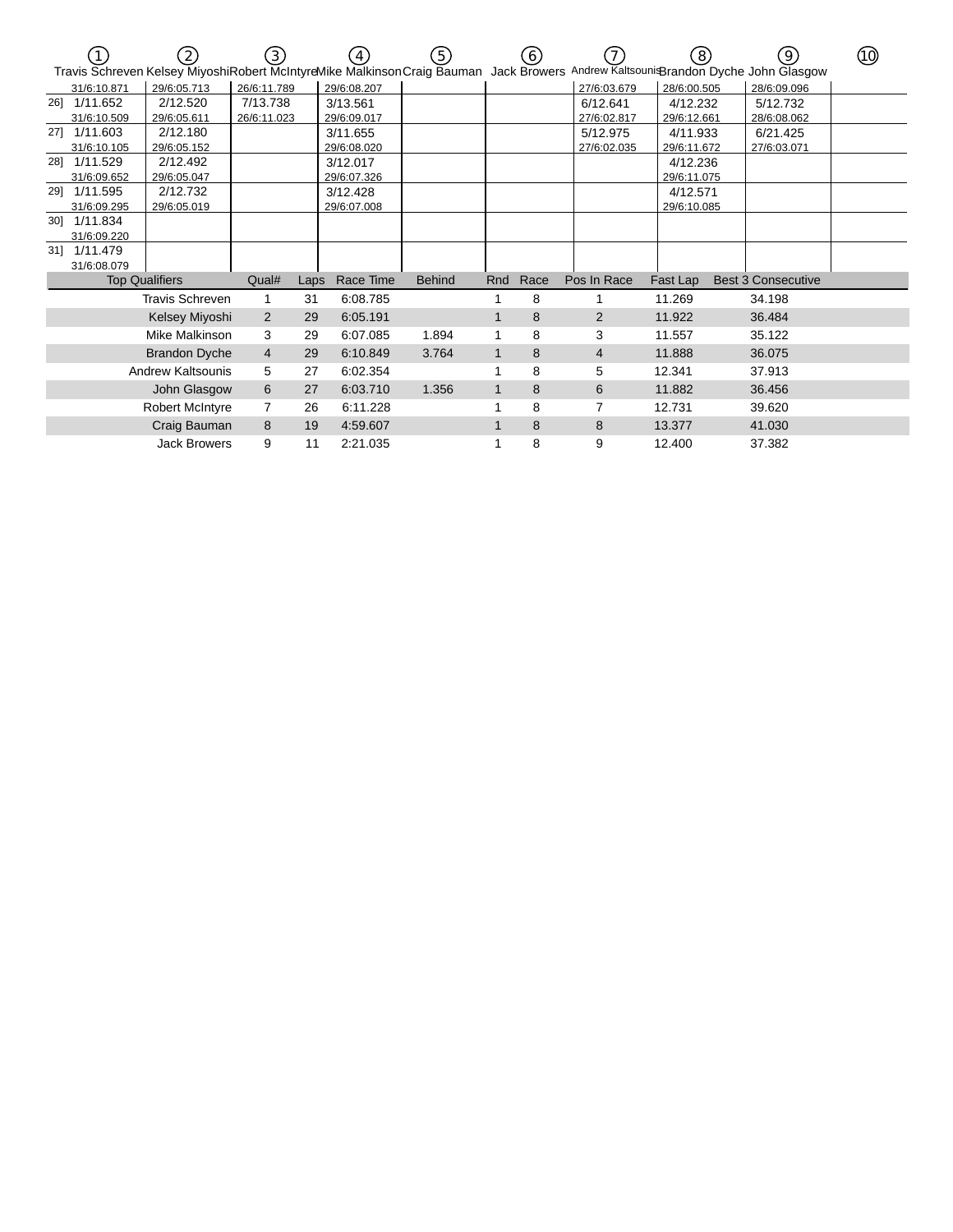## *PSCORING PRO* #59740 1/13/2018

*TQ: Korey Harbke 50/8:08.693*

*Rnd* **1 9** 

|    |                             | <b>Modified 12th Scale</b>        |                         |                         |                                                                                                   | TQ: Korey Harbke 50/8:08.693 |                      |                    |                             |       |                          |                |  |
|----|-----------------------------|-----------------------------------|-------------------------|-------------------------|---------------------------------------------------------------------------------------------------|------------------------------|----------------------|--------------------|-----------------------------|-------|--------------------------|----------------|--|
|    |                             | Pos                               | Driver Name Laps        | Time                    | <b>Behind</b>                                                                                     | Fast                         | Top 5                | Average-<br>Top 10 | Top 15                      | Rank  | Laps in<br>1st, 2nd, 3rd | ID: 179<br>Q#  |  |
|    | $\left[2\right]$            | $\mathbf 1$ .                     | Korey Harbke            | 50<br>8:08.693          |                                                                                                   | [9.370]                      | 9.403                | 9.444              | 9.469                       | 6/12  | 48 2 0                   | 1              |  |
|    | $\boxed{1}$                 | 2.                                | <b>Brian Bodine</b>     | 8:09.052<br>48          |                                                                                                   | 9.542                        | 9.621                | 9.699              | 9.760                       | 14/18 | 2460                     | $\overline{2}$ |  |
|    | $\boxed{4}$                 | 3.                                | <b>Stuart Mason</b>     | 8:07.569<br>47          |                                                                                                   | 9.856                        | 9.968                | 10.010             | 10.032                      | 10/24 | $0 \t 0 \t 42$           | 3              |  |
|    | $\overline{5}$              | 4.                                | <b>Todd Mason</b>       | 47<br>8:09.759          | 2 1 9 0                                                                                           |                              | 10.005 10.077 10.115 |                    | 10.144                      | 11/24 | 0 <sub>0</sub> 5         | $\overline{4}$ |  |
|    |                             |                                   |                         |                         |                                                                                                   |                              |                      |                    |                             | 6/11  |                          |                |  |
|    | 3                           | 5.                                | Jeff Glossip            | 38<br>8:03.890          |                                                                                                   |                              |                      |                    | 10.933 11.190 11.364 11.485 |       |                          | 5              |  |
|    |                             |                                   |                         |                         | See all of your Practice Laps / Racing / Heat Sheets / TQ / Graphs and more on RCS coring Pro.com |                              |                      |                    |                             |       |                          |                |  |
|    | (1)<br><b>Brian Bodine</b>  | $\left( 2\right)$<br>Korey Harbke | (3)<br>Jeff Glossip     | (4)<br>Stuart Mason     | (5)<br>Todd Mason                                                                                 | (6)                          |                      | $\left(  \right)$  | (8)                         |       | $\circledcirc$           |                |  |
| 11 | 1/9.820                     | 2/9.919                           | 5/13.466                | 4/11.186                | 3/10.640                                                                                          |                              |                      |                    |                             |       |                          |                |  |
| 2] | 49/8:01.018<br>2/9.850      | 49/8:06.008<br>1/9.506            | 36/8:04.092<br>5/11.427 | 43/8:01.017             | 46/8:09.044<br>4/11.183                                                                           |                              |                      |                    |                             |       |                          |                |  |
|    | 49/8:01.915                 | 50/8:05.075                       | 39/8:05.355             | 3/10.277<br>45/8:02.085 | 44/8:00.004                                                                                       |                              |                      |                    |                             |       |                          |                |  |
| 31 | 1/9.630                     | 2/10.236                          | 5/13.932                | 3/10.532                | 4/11.568                                                                                          |                              |                      |                    |                             |       |                          |                |  |
| 41 | 50/8:08.333<br>2/10.292     | 49/8:04.446<br>1/9.869            | 38/8:11.846<br>5/11.129 | 46/8:10.666<br>3/10.083 | 44/8:09.072<br>4/11.107                                                                           |                              |                      |                    |                             |       |                          |                |  |
|    | 49/8:04.977                 | 49/8:04.242                       | 39/8:07.012             | 46/8:03.092             | 44/8:09.005                                                                                       |                              |                      |                    |                             |       |                          |                |  |
| 51 | 2/9.890                     | 1/9.641<br>49/8:01.866            | 5/11.518                | 3/10.402                | 4/10.331                                                                                          |                              |                      |                    |                             |       |                          |                |  |
| 61 | 49/8:04.904<br>2/9.875      | 1/9.522                           | 40/8:11.076<br>5/10.933 | 46/8:02.816<br>3/10.334 | 44/8:02.504<br>4/10.526                                                                           |                              |                      |                    |                             |       |                          |                |  |
|    | 49/8:04.773                 | 50/8:09.083                       | 40/8:02.733             | 46/8:01.543             | 45/8:10.002                                                                                       |                              |                      |                    |                             |       |                          |                |  |
| 7] | 2/9.637<br>49/8:02.093      | 1/9.400<br>50/8:06.357            | 5/14.497<br>39/8:04.157 | 3/10.222<br>47/8:10.411 | 4/10.172<br>45/8:05.055                                                                           |                              |                      |                    |                             |       |                          |                |  |
| 81 | 2/9.608                     | 1/9.559                           | 5/11.398                | 3/10.611                | 4/10.415                                                                                          |                              |                      |                    |                             |       |                          |                |  |
|    | 49/8:01.425                 | 50/8:05.312                       | 40/8:11.005             | 46/8:00.987             | 45/8:03.412                                                                                       |                              |                      |                    |                             |       |                          |                |  |
| 91 | 2/9.690<br>49/8:00.069      | 1/9.585<br>50/8:04.666            | 5/12.266<br>40/8:11.422 | 3/10.592<br>46/8:01.671 | 4/10.220<br>45/8:00.008                                                                           |                              |                      |                    |                             |       |                          |                |  |
|    | 10] 2/10.030                | 1/9.517                           | 5/12.171                | 3/10.291                | 4/10.436                                                                                          |                              |                      |                    |                             |       |                          |                |  |
|    | 49/8:01.768                 | 50/8:03.075                       | 40/8:10.096             | 46/8:00.838             | 46/8:10.036                                                                                       |                              |                      |                    |                             |       |                          |                |  |
|    | 11] 2/9.542<br>49/8:00.467  | 1/9.370<br>50/8:02.363            | 5/11.314<br>40/8:07.454 | 3/10.375<br>46/8:00.532 | 4/10.322<br>46/8:08.938                                                                           |                              |                      |                    |                             |       |                          |                |  |
|    | 12] 2/10.328                | 1/9.510                           | 5/11.817                | 3/10.007                | 4/10.071                                                                                          |                              |                      |                    |                             |       |                          |                |  |
|    | 49/8:02.609                 | 50/8:01.791                       | 40/8:06.233             | 47/8:09.230             | 46/8:06.795                                                                                       |                              |                      |                    |                             |       |                          |                |  |
|    | 13] 2/10.123<br>49/8:03.063 | 1/9.457<br>50/8:01.115            | 5/14.570<br>39/8:01.032 | 3/10.336<br>47/8:08.980 | 4/10.081<br>46/8:05.016                                                                           |                              |                      |                    |                             |       |                          |                |  |
|    | 14] 2/10.119                | 1/9.448                           | 5/13.331                | 3/10.053                | 4/10.208                                                                                          |                              |                      |                    |                             |       |                          |                |  |
|    | 49/8:04.505                 | 50/8:00.005                       | 39/8:04.073             | 47/8:07.792             | 46/8:03.092                                                                                       |                              |                      |                    |                             |       |                          |                |  |
|    | 15] 2/9.751<br>49/8:04.087  | 1/9.500<br>50/8:00.133            | 5/11.999<br>39/8:03.002 | 3/10.616<br>47/8:08.549 | 4/10.304<br>46/8:03.245                                                                           |                              |                      |                    |                             |       |                          |                |  |
|    | 16] 2/9.832                 | 1/9.611                           | 5/11.705                | 3/10.055                | 4/10.144                                                                                          |                              |                      |                    |                             |       |                          |                |  |
|    | 49/8:03.936                 | 50/8:00.156                       | 39/8:01.333             | 47/8:07.536             | 46/8:02.223                                                                                       |                              |                      |                    |                             |       |                          |                |  |
|    | 17] 2/9.722<br>49/8:03.485  | 1/9.400<br>51/8:09.015            | 5/16.109<br>39/8:09.977 | 3/10.190<br>47/8:07.030 | 4/10.744<br>46/8:02.918                                                                           |                              |                      |                    |                             |       |                          |                |  |
|    | 18] 2/10.291                | 1/10.178                          | 5/17.390                | 3/10.072                | 4/10.102                                                                                          |                              |                      |                    |                             |       |                          |                |  |
|    | 49/8:04.637                 | 50/8:01.194                       | 38/8:07.603             | 47/8:06.267             | 46/8:01.901                                                                                       |                              |                      |                    |                             |       |                          |                |  |
|    | 19] 2/10.478<br>49/8:06.157 | 1/9.495<br>50/8:00.842            | 5/13.065<br>38/8:08.008 | 3/10.228<br>47/8:05.098 | 4/10.172<br>46/8:01.184                                                                           |                              |                      |                    |                             |       |                          |                |  |
|    | 20] 2/10.150                | 1/9.478                           | 5/12.220                | 4/12.900                | 3/10.479                                                                                          |                              |                      |                    |                             |       |                          |                |  |
|    | 49/8:06.717                 | 50/8:00.005                       | 38/8:06.894             | 46/8:01.528             | 46/8:01.229                                                                                       |                              |                      |                    |                             |       |                          |                |  |
|    | 21] 2/9.762<br>49/8:06.313  | 1/9.399<br>51/8:09.006            | 5/13.450<br>38/8:08.046 | 4/10.591<br>46/8:01.795 | 3/10.391<br>46/8:01.072                                                                           |                              |                      |                    |                             |       |                          |                |  |
|    | 22] 2/9.982                 | 1/9.781                           | 5/12.236                | 3/9.856                 | 4/10.275                                                                                          |                              |                      |                    |                             |       |                          |                |  |
|    | 49/8:06.436                 | 50/8:00.409                       | 38/8:06.987             | 46/8:00.511             | 46/8:00.679                                                                                       |                              |                      |                    |                             |       |                          |                |  |
|    | 23] 2/11.338<br>49/8:09.446 | 1/9.706<br>50/8:00.630            | 5/12.405<br>38/8:06.317 | 4/10.446<br>46/8:00.052 | 3/10.275<br>46/8:00.034                                                                           |                              |                      |                    |                             |       |                          |                |  |
|    | 24] 2/11.814                | 1/9.578                           | 5/12.952                | 4/10.386                | 3/10.253                                                                                          |                              |                      |                    |                             |       |                          |                |  |
|    | 48/8:03.001                 | 50/8:00.541                       | 38/8:06.558             | 46/8:00.393             | 47/8:10.405                                                                                       |                              |                      |                    |                             |       |                          |                |  |
|    | 25] 2/10.009<br>48/8:02.995 | 1/9.749<br>50/8:00.082            | 5/11.778<br>38/8:05.001 | 3/9.951<br>47/8:09.909  | 4/10.184<br>47/8:09.928                                                                           |                              |                      |                    |                             |       |                          |                |  |
|    | 26] 2/10.081                | 1/10.119                          | 5/12.726                | 3/10.073                | 4/10.182                                                                                          |                              |                      |                    |                             |       |                          |                |  |
|    | 48/8:03.027                 | 50/8:01.788                       | 38/8:04.938             | 47/8:09.288             | 47/8:09.505                                                                                       |                              |                      |                    |                             |       |                          |                |  |
|    | 27] 2/10.747<br>48/8:04.248 | 1/9.552<br>50/8:01.629            | 5/11.678<br>38/8:03.416 | 3/10.263<br>47/8:09.026 | 4/10.437<br>47/8:09.531                                                                           |                              |                      |                    |                             |       |                          |                |  |
|    | 28] 2/10.052                | 1/9.687                           | 5/14.322                | 3/10.184                | 4/10.126                                                                                          |                              |                      |                    |                             |       |                          |                |  |
|    | 48/8:04.182                 | 50/8:01.732                       | 38/8:05.585             | 47/8:08.648             | 47/8:09.051                                                                                       |                              |                      |                    |                             |       |                          |                |  |

 $\qquad \qquad +$